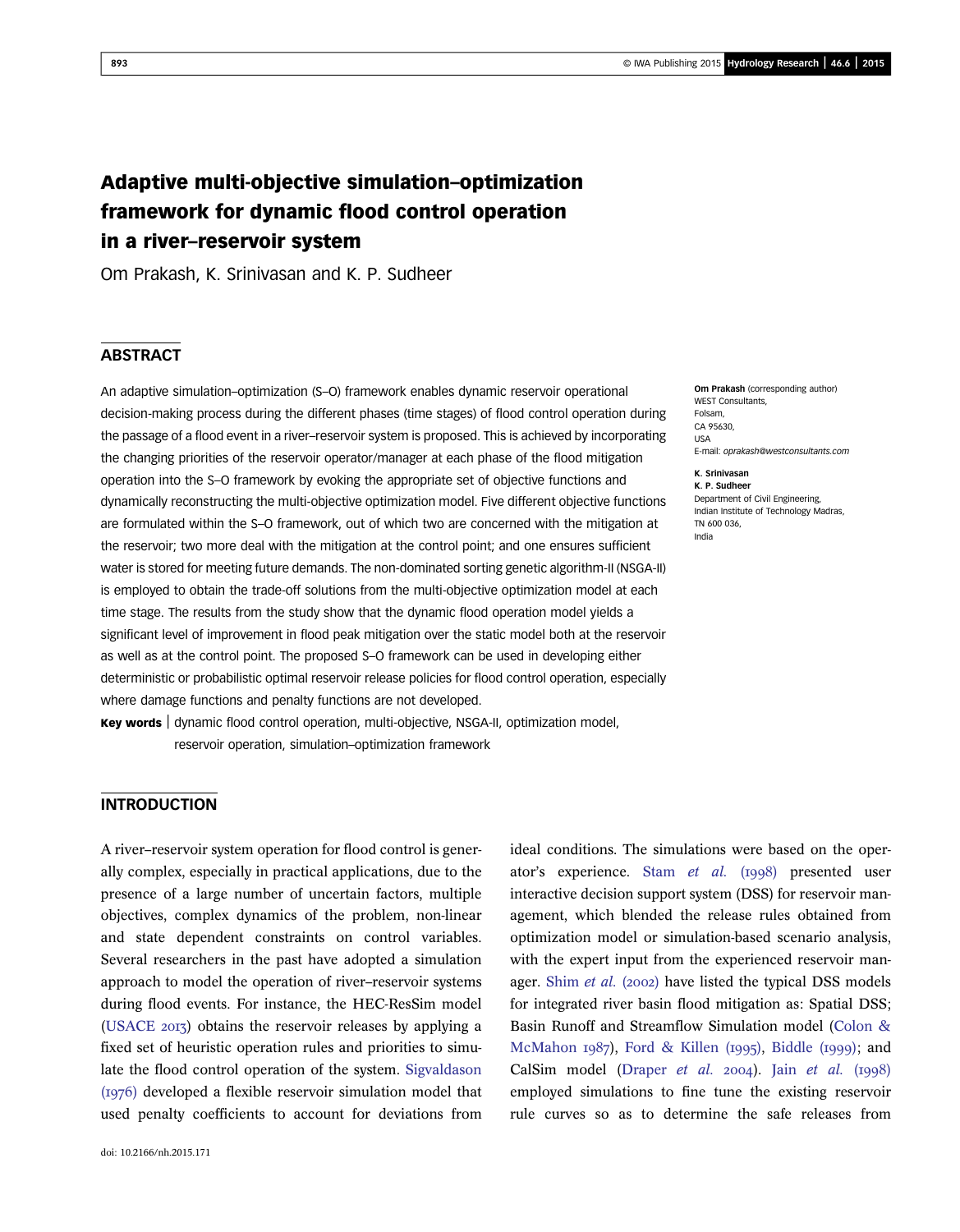multi-purpose reservoirs. Ahmad & Simonovic (2000) proposed a feed-back based object-oriented simulation approach that can incorporate the inputs from the end users (reservoir operators) in the model. Prakash *et al.* (2006) developed an adaptive rule based simulation model, which determines the best rule for the current time period based on a number of trial (dummy) simulations.

Alternatively, a number of researchers have proposed/ developed reservoir or river–reservoir system optimization models and have demonstrated the same in the context of flood mitigation. Detailed reviews of such applications are provided by Yeh ( $1985$ ), Wurbs ( $1993$ ), Labadie (2004), and Rani & Moreira (2010). In general, the commonly employed methods for optimal flood mitigation can be classified as follows: linear programming (Windsor 1973; Wasimi & Kitanidis 1983; Needham et al. 2000), non-linear programming (Unver & Mays 1990), goal programming (Can & Houck 1984), dynamic programming (Jain *et al.* 1992; Shim *et al.* 2002), linear regression technique (Li *et al.* 2013), evolutionary optimization algorithms (Chang  $\&$  Chen 1998), machine learning methods (Cheng & Chau 2001; Wu et al. ), tree-based optimal operation rules (Wei & Hsu 2008), and Liu *et al.* (2006) applied dynamic programming neural-network simplex (DPNS) model for refill-operating rules to optimize the hydropower generation in the Three Gorges Reservoir (TGR), China. A simplex method based non-linear programming technique was used to refine the output from the dynamic programming neural network (DPN) model. Improvements in the probability of refill as well as the mean hydropower generation were noted. Guo *et al.* (2011) proposed a joint operation of the Three Gorges and Qingjing cascade reservoir in China to maximize the hydropower generation and hydropower revenue objective function by defining flood limiting water levels, using progressive optimality algorithms. Yun & Singh (2008) proposed the 'multiple duration limited water level' and 'dynamic limited water level' approaches to increase the water supply storage at the reservoir while maintaining its security for flood control. The dynamic limited water level for flood control was fixed based on the conditional probabilities of large storms obtained using a lag-one multivariate autoregressive model. Li *et al.* (2010) proposed dynamic control of reservoir flood limited water level considering the inflow forecasting error and uncertainty of the flood hydrograph shape, and it was applied in the China's TGR. The Monte Carlo simulation technique was used to estimate the boundary of the dynamic control bound of reservoir flood limited water level. They demonstrated better flood water utilization without increasing the flood risk.

A real-time river–reservoir flood mitigation model was proposed by Hsu & Wei  $(2007)$  to obtain optimal real-time release during typhoon periods considering two objectives regarding maximizing peak flow reduction at downstream control points and meeting conservation storage requirements at the end of the flood. Three-stage flood operation guidelines were incorporated into the mixed-integer linear programming model. Chen *et al.* (2014) developed a realtime optimal flooding operation model for the Tseng-wen reservoir in Taiwan. The study uses artificial neural networks (ANNs) for reservoir inflow forecasting and genetic algorithm (GA) techniques to find the optimal release considering the minimization of downstream flood loss. The study compares the model results with the real operations during Typhoons Sepat, Krosa, Kalmaegi, Fung-wong, Sinlaku, and Jangmi in Taiwan. Jia et al. (2015) applied a third-order hierarchical optimization decomposition-coordination model in the Huaihe river basin, China, to solve the multi-objective optimization problem proposed for the objectives of real-time flood control operation in reservoirs and flood storage basin, considering the maximum safety of the reservoir and minimum losses of flood storage basin. Chou & Wu  $(2017)$  have proposed a model for deciding the target pre-release for reservoir flood control with the aim of reducing downstream flood potential, while achieving the end-of-flood-operation storage target for water supply. Chang *et al.* (2011) have built two artificial intelligence techniques, namely, knowledge acquisition and implementation and fuzzy inference system, into the realtime reservoir operational model they proposed. Some of the other notable optimal flood control models proposed in the last decade made use of the advanced computing tools/techniques such as ANN, ANFIS, GA (Cheng & Chau 2001, 2004; Ngo *et al.* 2007). Kumar *et al.* (2013) applied ANN, Fuzzy Logic and Decision Tree algorithms for the development of reservoir operating rules for irrigation and hydro-power generation for the Bhakra reservoir located in northern India. The revised elevation-area-capacity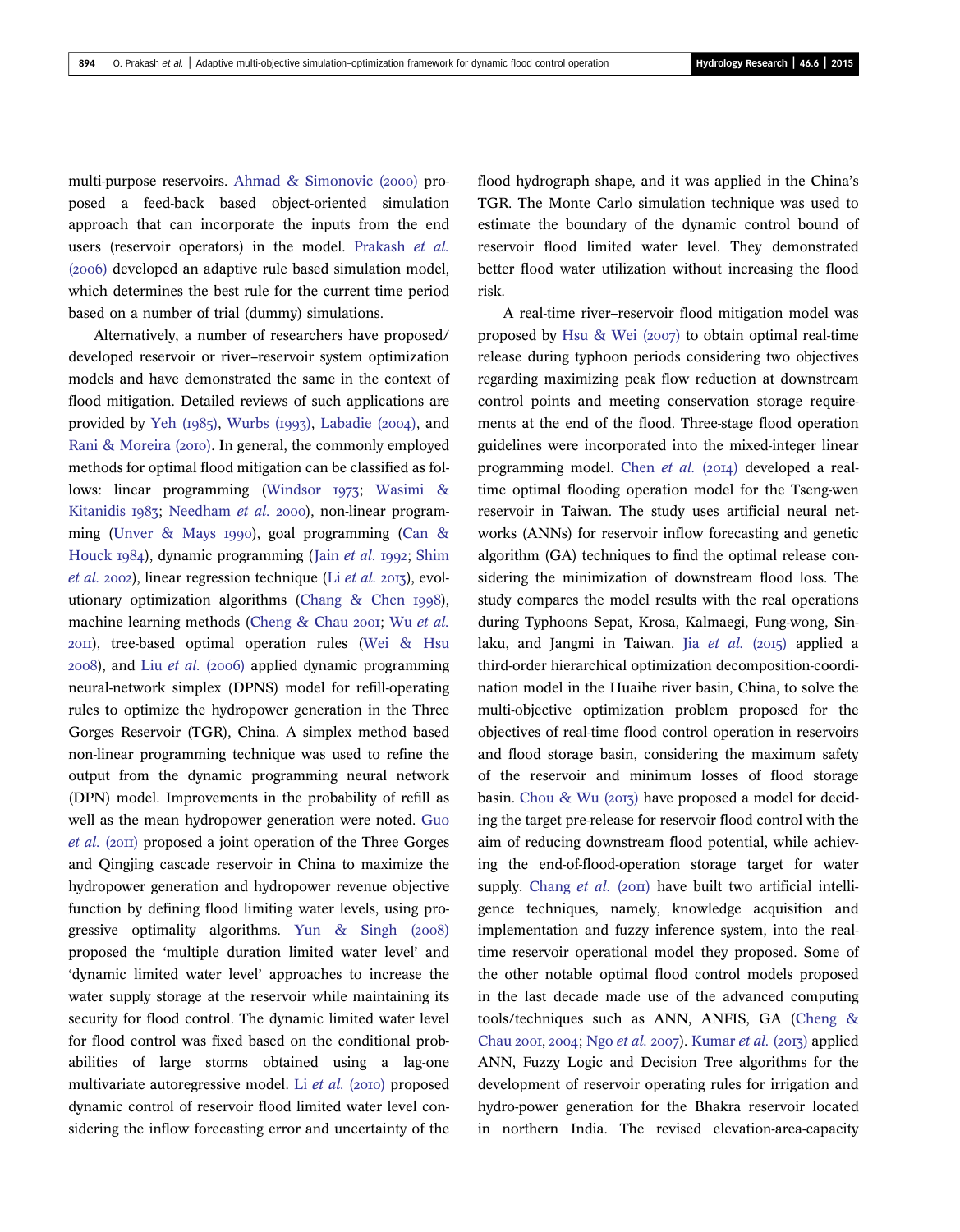curves developed for the sediment volumes for the future 25 years are also used in obtaining the optimal set of reservoir releases. More recently, a survey of the application of several artificial intelligence based optimization techniques to reservoir operation has been presented by Hossain & El-Shafie  $(20I_3)$ . A detailed and general review on theory and applications of simulation–optimization modeling was presented by Tekin & Ihsan (2004). Rani & Moreira (2010) have reviewed the application of simulation–optimization modeling to reservoir systems operation.

Most of the available methods for flood mitigation in a river–reservoir system aim at minimizing the flood damage at the control points, and hence require the availability of the damage functions at those control points (Sigvaldson 1976; Yeh 1985; Wurbs 1993; Labadie 2004). In addition, while representing the flood control operation in reservoir optimization models, considerable approximations are to be made to represent the relevant objectives and constraints related to the operation of the system (Valdes & Marco ). While developing compromise solutions for the optimal flood control operation problem in a river–reservoir system, it has been the practice to employ linear or dynamic programming techniques in which the multiple objectives are transformed into a single objective function using penalizing coefficients or weightages. These coefficients or weights are quite implicit and it is difficult to determine the relative importance of these on the optimal release decisions (Can & Houck  $1984$ ; Cheng & Chau 2001). However, such flood damage functions at control points are not always available, especially in the case of developing countries. In such cases, the knowledge and the experience of the reservoir operators play a vital role and they need to be incorporated appropriately into the optimal release decisions (Matsumura et al. 2012).

The key to any successful real-time flood mitigation operation in a river–reservoir system lies in quickly generating some feasible and effective near-optimal alternative release strategies and then selecting the most appropriate one among them for implementation. In general, the objectives of such alternatives will be to achieve the maximum flood peak attenuation as well as the minimum accumulated flood volume over the flood horizon at the reservoir and/or control points during the flood events. Another objective may be to minimize the absolute deviation of the actual reservoir water surface elevation at the end-of-flood operation-horizon from the desired target water surface elevation. This ensures that sufficient water is stored for meeting future demands or sufficient space in the reservoir is available to store the oncoming floods as the case may be. Alternatively, a target elevation constraint may be included to achieve the same effect. It is to be mentioned that during the passage of a flood in a river–reservoir system, the physical situations keep changing dynamically. Hence, the priorities of the reservoir operator/manager also keep changing dynamically, as the flood passes. In fact, this can be achieved by integrating a real-time flood forecasting model with an adaptive optimal reservoir operation model that should enable dynamic reservoir release decision-making. The focus of the present study is to develop an adaptive simulation–optimization (S–O) framework for flood mitigation operation in a river–reservoir system that would enable the dynamic reservoir operational decisionmaking that reflects the operator's changing priorities during the various stages of the flood event. The motivation behind the development of such a framework is to consider multiple objectives of flood mitigation operation in the optimization formulation and to effect dynamic triggering of the appropriate combination of objectives according to the changing state of the river–reservoir system as the flood passes through.

Flexibility is built within the proposed S–O framework to reconstruct the optimization model in an adaptive manner after certain phases during the passage of the flood, by means of selecting the appropriate set of objective functions. This feature enables a reasonable representation of the dynamic nature of the decision-making process during the passage of any flood event and in the time between consecutive events of flood in a season. There are no damage, penalty or weightage functions used in the multi-objective optimization model developed in this study. The robust non-dominated sorting genetic algorithm-II (NSGA-II) has been used to solve the multi-objective optimization model developed. The usefulness of the proposed framework is demonstrated by considering a river–reservoir system with one reservoir and a single downstream control point, where flood protection is to be achieved. The effect of initial reservoir water surface elevation on the effectiveness of flood mitigation in the river–reservoir system, and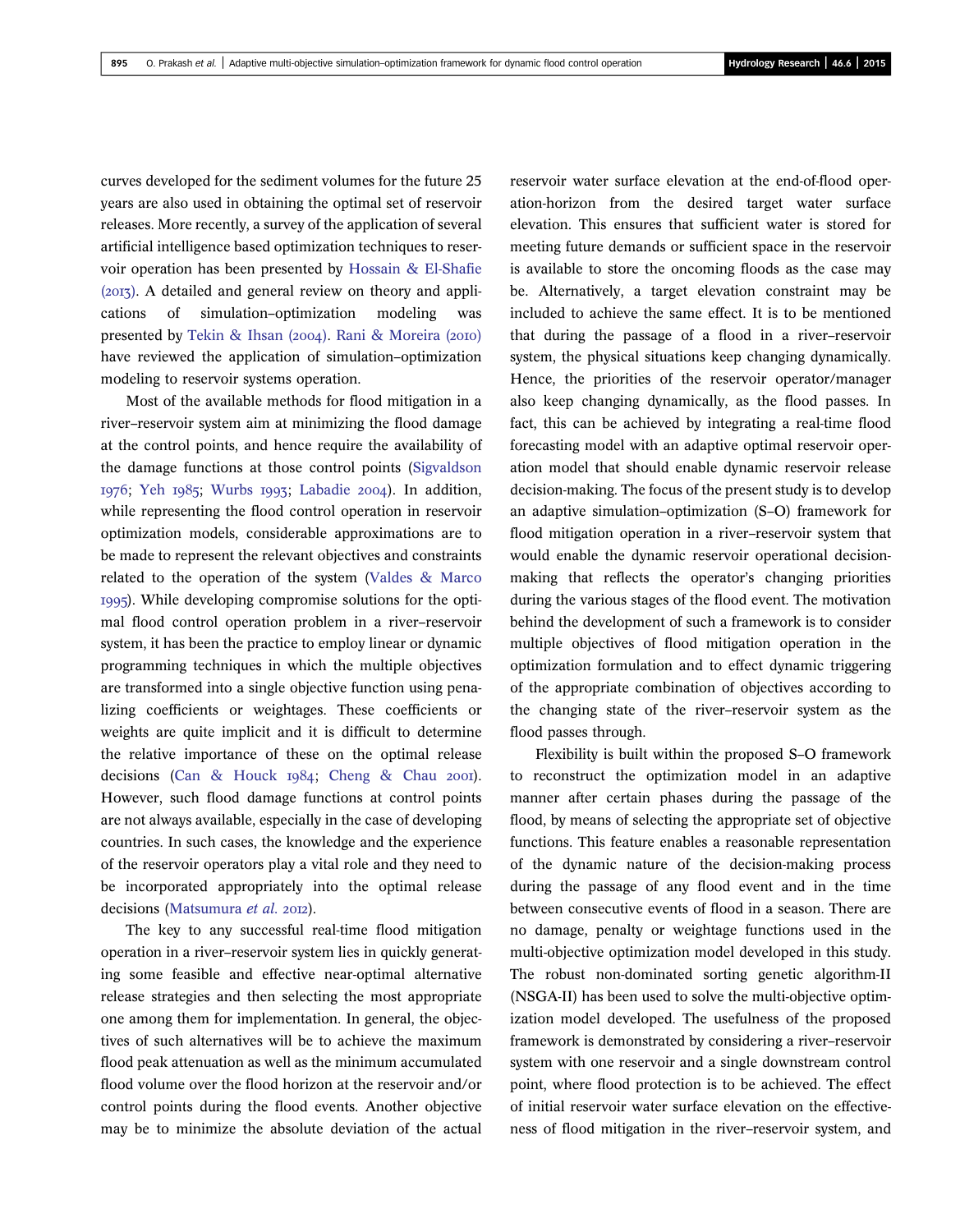the influence of the end-of-flood horizon target reservoir elevation constraint on the total flood volume and the peak flood mitigation at the control point are discussed. Also, a brief discussion is presented as to how the adaptive S–O framework proposed herein can be easily extended for flood control operation in a river–reservoir system with multiple reservoirs and control points.

### MODEL FORMULATION

### Methodology

The dynamic change that can occur in the physical system generally, as the flood progresses in time, are the hydrometeorological conditions in the upstream watershed, the space available in the reservoir for flood control, the river stage at the control point, the residual channel capacities available below the bankfull stage and that below the damage-causing stage. These changes call for changes in the operational priorities at the reservoir, as the flood passes through the river–reservoir system (Matsumura *et al.* 2012; Chou & Wu 2013). These changes in the physical status of the system during the flood passage are proposed to be handled through appropriate choice of different objective functions within the framework. However, it is not necessary that all the objective functions would be activated simultaneously in the optimization throughout the flood event. A combination of one or more of these objective functions is triggered depending on the physical state of the river–reservoir system, as the flood passes. In other words, the proposed framework enables reconstructing the optimization model in an adaptive manner as the flood passes. In the current study, five objective functions are considered, of which the first four functions deal with reductions in total excess volume and flood peak mitigation at the reservoir or the control point or both. The fifth objective function is concerned with minimizing the absolute deviation of the actual reservoir water surface elevation at the end of the flood horizon from the prefixed target water surface elevation. A number of constraints are specified for every period of operation and with increase in the number of periods of operation, the total number of constraints run into a few thousands. The reservoir storage–elevation relationship and the outlet discharge functions are nonlinear. Furthermore, the optimization model has to access the reservoir routing and the channel routing modules in every time period of operation. In addition, decisions regarding incremental or decremental release from the reservoir include 'if-then' conditions. Thus, the model proposed in this study is a highly constrained non-linear optimization formulation, for which the non-dominated elitist-based sorting genetic algorithm is a promising evolutionary solution technique. The objective functions and constraints that are considered in the current study are discussed below.

### Objective functions

*Objective I*: Maximize the cumulative volume of water drained from the reservoir during the flood operation horizon

This objective aims to release as much volume of water from the reservoir as possible during the period of flood operation to make the final reservoir elevation low, thus by promoting the safety of the dam against the succeeding flood.

$$
\text{Maximize } \sum_{t=1}^{T_R} O_t - \sum_{t=1}^{T_R} I_t \tag{1}
$$

where  $I_t$  = reservoir inflow (m<sup>3</sup>/s);  $O_t$  = outflow from the reservoir ( $m^3$ /s);  $T_R$  = flood operation horizon at reservoir; and  $t =$  time index (varies from 1 to  $T_R$ ).

*Objective II:* Minimize the cumulative excess flow volume (in excess of the specified channel capacity) at the control point during the flood operation horizon

This objective has a tendency to store water in the reservoir with a view to minimize the control point flooding.

Minimize 
$$
\sum_{t=1}^{T_C} [\max(0, Q_{Ct} - CC)]
$$
 (2)

where  $Q_{Ct}$  = flow at the control point at time *t*, including local flow contribution ( $m^3$ /s) if any;  $CC$  = specified channel capacity ( $m^3$ /s) at control point, and  $T_C =$  flood operation horizon at control point; In the present study, it is assumed that  $T_R = T_C$ .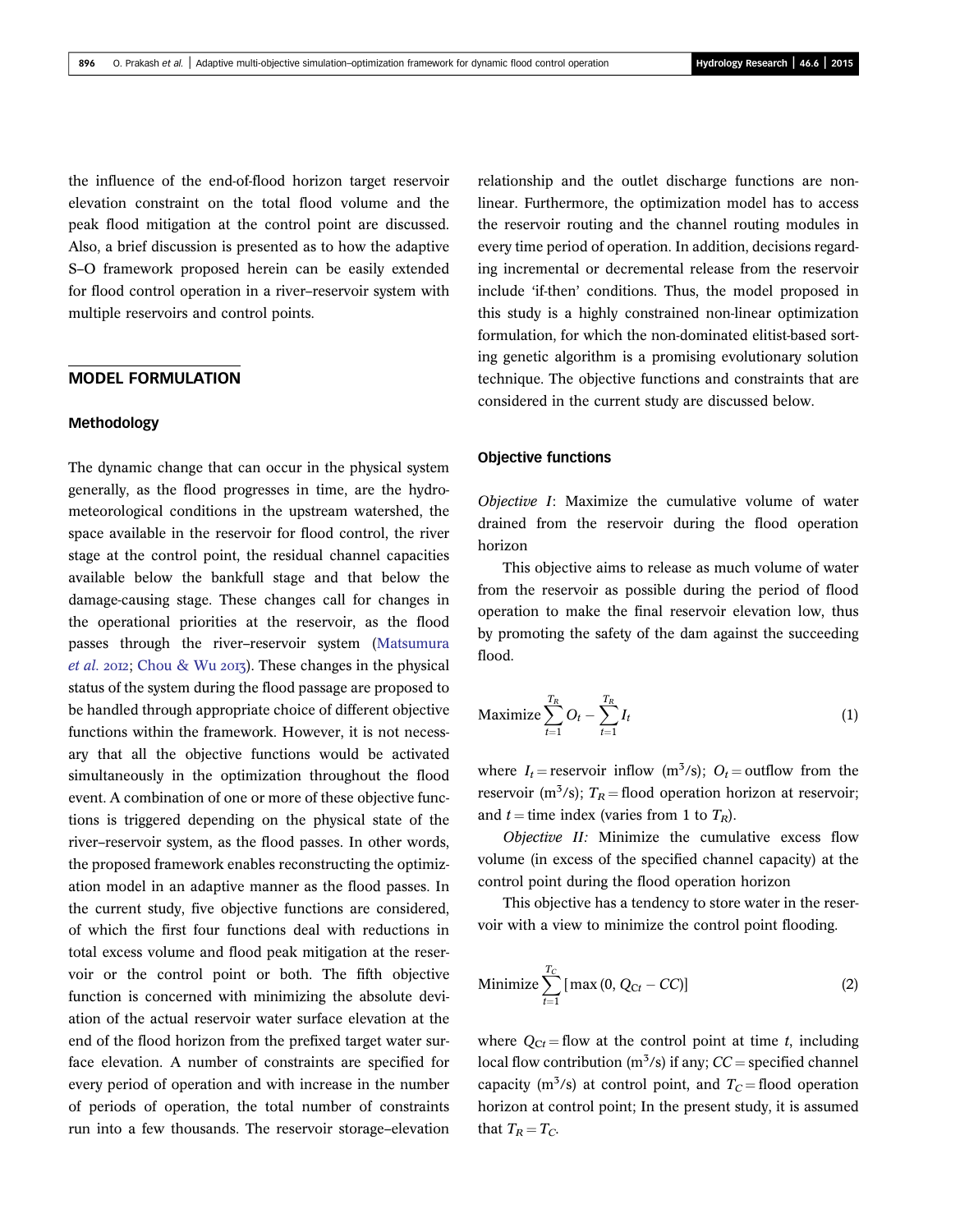*Objective III:* Maximize the flood peak attenuation at the reservoir

This objective aims to obtain maximum flood mitigation in terms of reduction in peak flood discharge at the reservoir.

$$
\text{Maximize } (I_{\text{p}} - O_{\text{p}}) \tag{3}
$$

where  $I_p$  = peak inflow discharge into the reservoir  $(m^3/m)$  $s) =$ 

 $\sum_{T_R} \max\{I_1, I_2, \ldots, I_{T_R}\}$ 

 $O_p$  = peak reservoir outflow discharge  $(m^3/s)$  =  $\sum_{T_R} \max\{O_1, O_2, \ldots, O_{T_R}\}$ 

*Objective IV:* Maximize the flood peak attenuation at the control point

The usefulness of this objective is to reduce the flood peak discharge as much as possible at the control point with a view to reduce the damage to the developments in the flood plain.

$$
Maximize (Ip - QCp) \t\t(4)
$$

where  $Q_{\text{Cp}} = \text{control}$  point peak flow  $(m^3/s) =$  $\sum_{T_C}$  max{ $Q_{c1}$ ,  $Q_{c2}$ , ...,  $Q_{cT_C}$ }

*Objective V:* Minimize the deviation of the reservoir water surface elevation at the end of the flood operation horizon from the desired target water surface elevation at the reservoir

The target elevation at the reservoir will depend on whether flood control space is to be provided for subsequent floods to arrive at the reservoir or conservation storage is to be provided for the upcoming season if the flood season is likely to end.

$$
Minimize (|E_{\text{targ}} - E_{TR}|) \tag{5}
$$

where  $E_{\text{targ}} =$  target water surface elevation at the reservoir (m) and  $E_{TR}$  = actual water surface elevation (m) at the end of the operation horizon (*TR*).

### **Constraints**

The following constraints are included in the optimization model: storage-continuity equation used in routing the floods through the reservoir (Equation (6)); upper limit of the release from bottom outlet (Equation (8)); upper limit on the hourly increase in the release from the bottom outlet (Equation (10)); upper limit on the hourly decrease in the release from the bottom outlet (Equation (11)); upper and lower limits of reservoir storage at time *t* (Equation (12)); and channel routing equation as per the Coefficient Routing Method (Equation (13)).

$$
S_t = S_{t-1} + \left(\frac{I_{t-1} + I_t}{2} \Delta t\right) - \left(\frac{O_{t-1} + O_t}{2} \Delta t\right)
$$
(6)

$$
O_t = f_1(H_t), \text{ where } H_t = f_2(S_t) \tag{7}
$$

$$
R_t^b \le R_{t\max}^b \tag{8}
$$

$$
O_t = R_t^b + W_t \tag{9}
$$

If 
$$
R_t^b \ge R_{t-1}^b
$$
 then  

$$
R_t^b - R_{t-1}^b \le RI \tag{10}
$$

If  $R_t^b \leq R_{t-1}^b$  then

$$
R_t^b \le R_{t-1}^b \tag{11}
$$

$$
S_{\min} \le S_t \le S_{\max} \tag{12}
$$

$$
Q_{Ct} = C_0O_t + C_1O_{t-1} + C_2O_{t-2} + LF_t
$$
\n(13)

where  $S_t$  = reservoir storage (Mm<sup>3</sup>);  $\Delta t$  = routing time interval;  $W_t$  = uncontrolled spill discharge from the reservoir ( $m^3$ /s) over the ogee spillway crest;  $R_t^b$  = release through the bottom outlet ( $m^3$ /s);  $R_t^b$ <sub>max</sub> = maximum release possible through the bottom outlet  $(m^3/s)$ ;  $RI =$ upper limit of the hourly rate of increase in the release from the bottom outlet  $(m^3/s)$ ;  $RD =$ upper limit of the hourly rate of decrease in the release from the bottom outlet  $(m^3/s)$ ;  $S_{\text{min}} = \text{inactive storage } (\text{Mm}^3); S_{\text{max}} = \text{maximum reservoir}$ storage (Mm<sup>3</sup>);  $Q_{Ct}$  = control point flow (m<sup>3</sup>/s) at time *t*;  $LF_t =$ local flow contribution at the control point (m<sup>3</sup>/s) at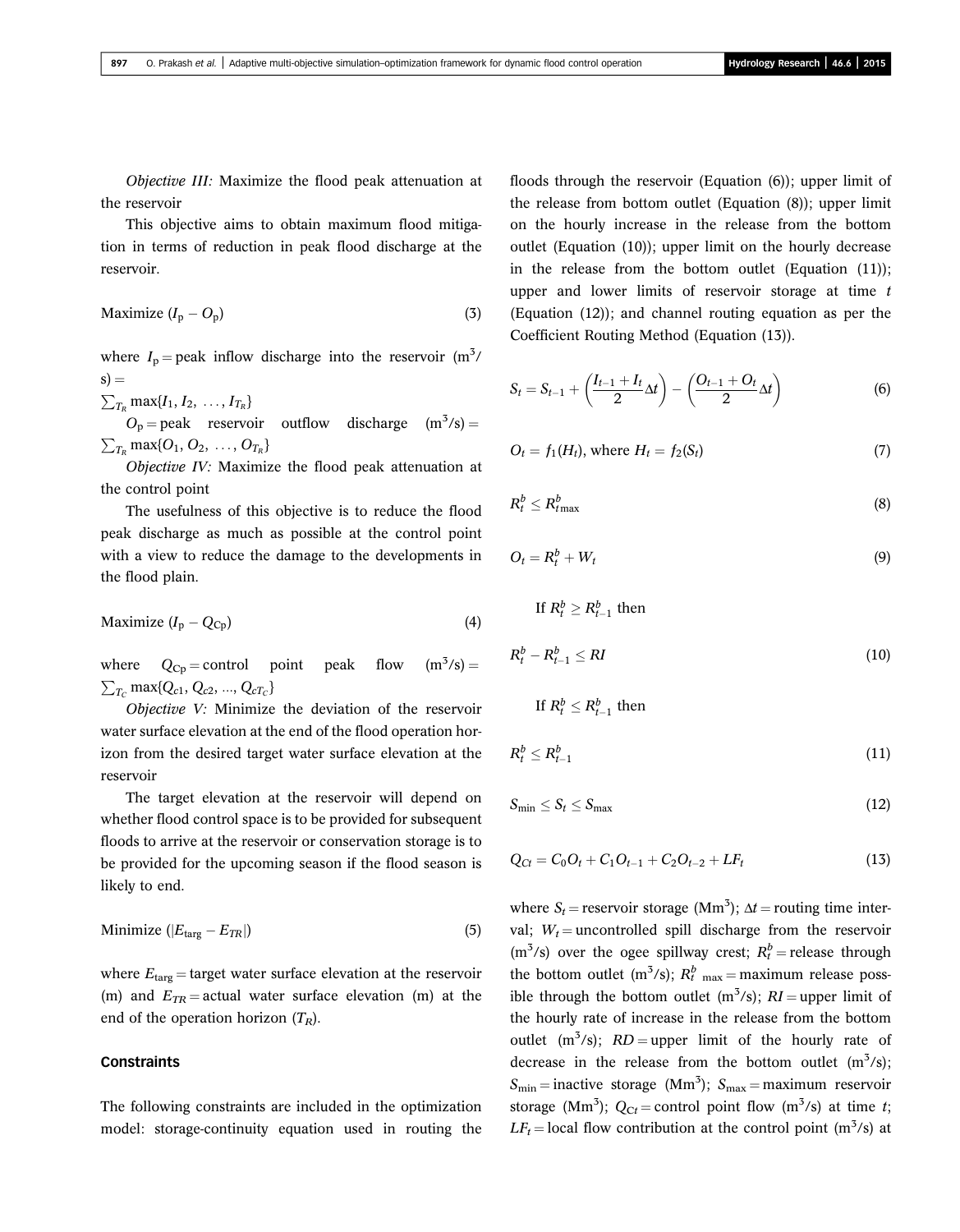time  $t$ ;  $C_0$ ,  $C_1$  and  $C_2$  are the routing coefficients for the channel reach between the reservoir outlet and the control point; and  $O_t$ ,  $O_{t-1}$ ,  $O_{t-2}$  are the reservoir outflows at the times *t*, *t*–1 and *t*–2, respectively.

It is to be noted that instead of Objective-I, the following constraint restricting the upper limit of the target elevation at the reservoir at the end of the operation horizon may be specified (Equation (14)).

$$
E_{TR} \le E_{\text{targ}} \tag{14}
$$

where  $E_{TR}$  = the actual reservoir elevation at the end-ofoperation horizon (m); and  $E_{\text{targ}} = \text{target}$  elevation to be maintained at the reservoir (m) at the end of the flood operation horizon.

### Solution technique

As discussed earlier, the optimization formulation in the proposed S–O framework is a highly constrained, multi-objective mixed integer non-linear type. The fast elitist-based NSGA-II (Deb *et al.* 2002) is one of the frequently-used multi-objective evolutionary algorithms, which has a very good search ability. The NSGA-II uses a fast non-dominated sorting procedure, an elitist-preserving approach and a crowding distance measure based on multiple objectives and it has been successfully used by a number of researchers in recent years in the field of water resources planning and management for solving complex multi-objective optimization problems (Reed & Minsker 2004; Baran *et al.* 2005; Kim *et al.* 2005, 2008). The NSGA-II also has the capability to handle highly constrained multiobjective formulations (Farmani *et al.* 2005; Murty *et al.* 2006; Jayaram & Srinivasan 2008) such as the one formulated in the present study. Hence, NSGA-II is employed as the optimization tool in this research study. A detailed account of the working of the algorithm of NSGA-II can be found in Deb *et al.* (2002).

The proposed S–O framework can be used for the static as well as the dynamic flood control operation (which is based on operator/decision-maker's changing priorities during the passage of a flood) in a river–reservoir system. The scheme of the S–O framework for both static and dynamic flood control operations is shown in Figure 1. Each release decision vector generated from the NSGA-II module is sent to the reservoir simulator to compute the current status of the river–reservoir system and the fitness functions of the selected objective functions. After that, the solutions are sorted in the NSGA-II module, according to the fast non-dominated sorting approach, and new populations are created using the binary tournament selection operator, uniform crossover and mutation. These processes are repeated until the pre-specified stopping criterion is achieved and then the final set of non-dominated solutions is stored in an output file (Figure 1). Furthermore, in case of the dynamic flood control operation, the framework will obtain from the operator/decision-maker the model choice (that indicates the changing priority) for the next phase of flood event operation, and update the river–reservoir system based on the selected solution of the previous phase (Figure 1).

# MODEL APPLICATION

The applicability of the proposed flood mitigation operation framework is illustrated through a case example in this section. The single river–reservoir system presented herein is adapted from the Hayes Basin system given in HEC-ResSim v3.1 model (USACE 2013). The river-reservoir system considered in this paper (Figure  $2(a)$ ) has one upstream flood control reservoir and one downstream control point. The reservoir has been divided into three storage zones or pools, as indicated in Figure 2(b). The total release from the reservoir consists of the controlled releases through the bottom outlet ports and the uncontrolled releases over the ungated ogee spillway crest (Figure 2(b)). The physical and the operational characteristics of the reservoir, the river and the control point, are shown in Table 1. In this study, two flood events E-1 (Figure 3) and E-2 (Figure 4) are considered for the investigations regarding flood mitigation. The flood event E-1 (Figure 3) has a quick flood peak and short flood duration (given in the HEC-ResSim model), while the inflow flood event E-2 (Figure 4) is resembling a plausible realistic flood event and has high local flood peak and longer total flood duration to test the efficacy of the S–O framework. The operating time interval of the reservoir is considered to be 1 hour because a shorter interval is required during the flood.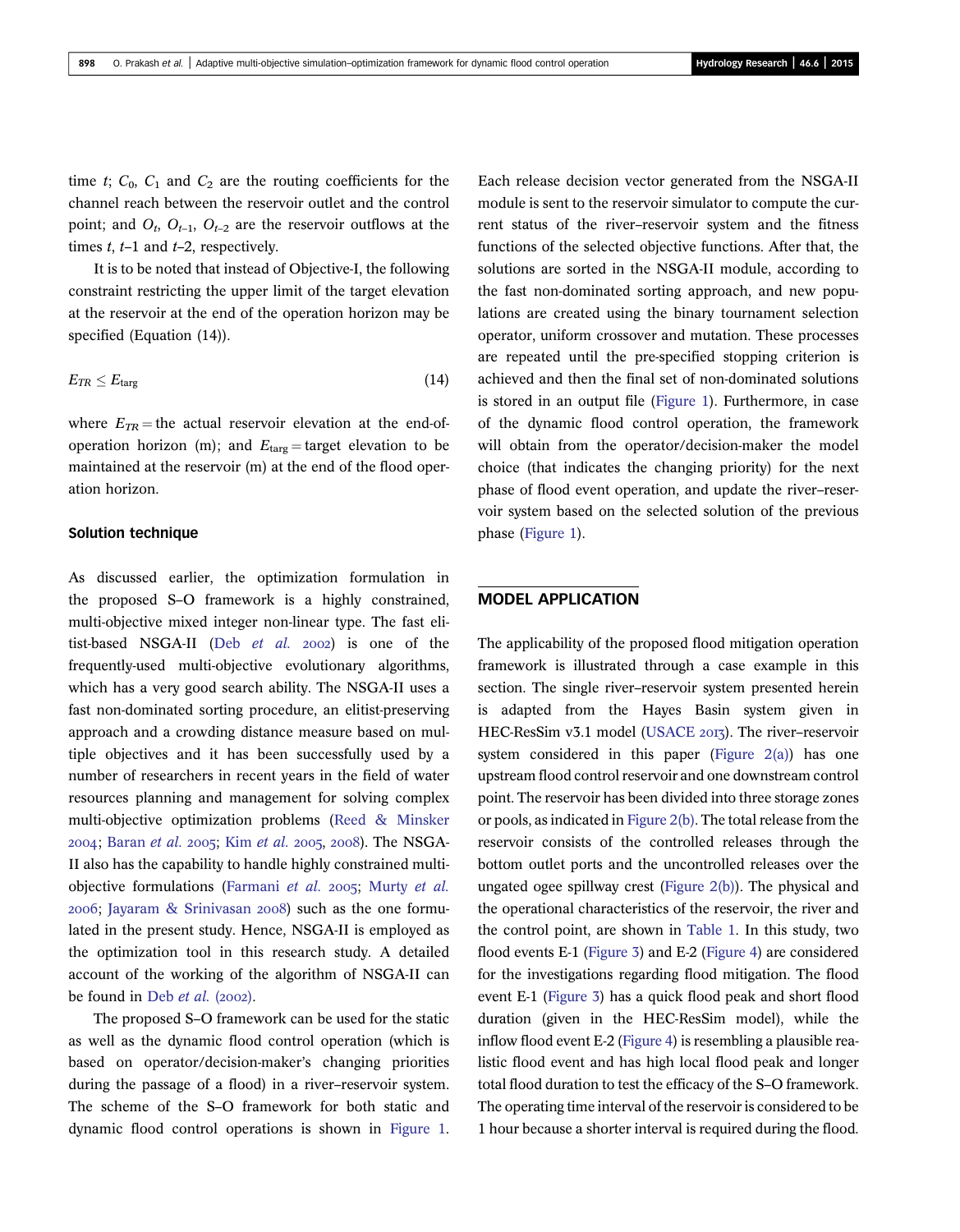

Figure 1 | Block diagram of simulation-optimization (S-O) framework for static/dynamic flood mitigation operation.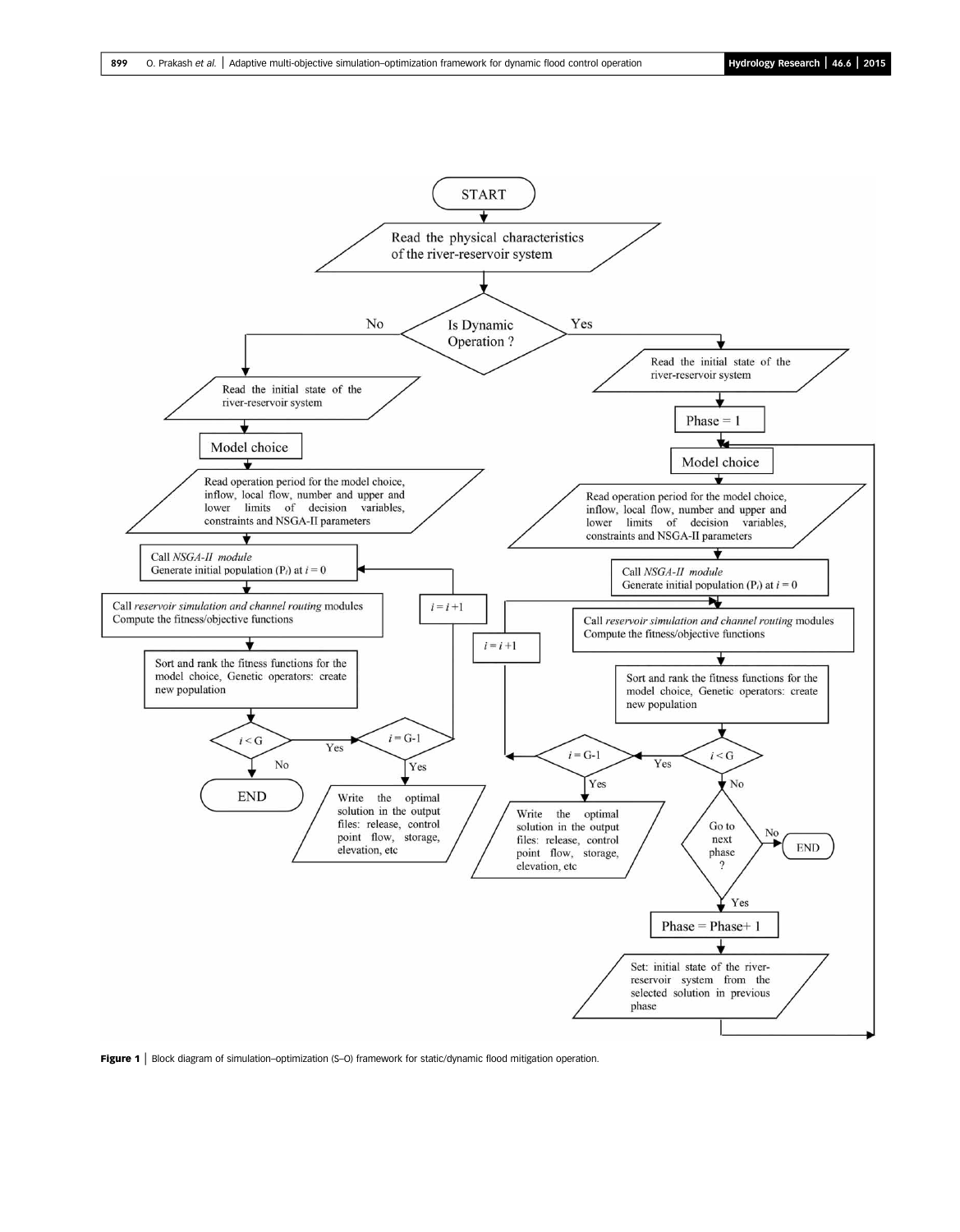

Figure 2 | Schematic of single river–reservoir system. C.P.: Control point; C.O.: Controlled outlet. (a) Plan view of system. (b) Side view of river–reservoir system.

For the event E-1, the inflow peak is 690.7  $m^3/s$  that occurs at 10 hours and the local flow hydrograph peak magnitude of 100.9  $\text{m}^3$ /s that occurs at 11 hours (Figure 3). While for the event E-2, the incoming flood wave is assumed to have an inflow peak of  $553.1 \text{ m}^3/\text{s}$  occurring at 66 hours and a higher local flow peak (than that of E-1) of 241.7  $\text{m}^3\text{/s}$  occurring at 95 hours (Figure 4). The outflow hydrograph from the reservoir is computed by routing the given inflow flood hydrograph through the reservoir, using the storage-indication method. Moreover, the coefficient routing method (the coefficient values are assumed as 0.333, 0.333 and 0.334 (USACE

Table 1 | River-reservoir system characteristics

| Elevation at top of<br>the dam                                                      | 456.44 m                     | Reservoir storage<br>capacity                                                       | $36.76$ Mm <sup>3</sup>         |
|-------------------------------------------------------------------------------------|------------------------------|-------------------------------------------------------------------------------------|---------------------------------|
| Spillway crest<br>elevation (Top of<br>the flood pool)                              | 447.60 m                     | Flood storage<br>capacity                                                           | $12.19 \text{ Mm}^3$            |
| Top of the inactive<br>pool                                                         | 437.39 m                     | Inactive storage<br>capacity                                                        | 11.78 Mm <sup>3</sup>           |
| Upper limit of<br>hourly rate of<br>increase of<br>release through<br>bottom outlet | $28.32 \text{ m}^3/\text{s}$ | Upper limit of<br>hourly rate of<br>decrease of<br>release through<br>bottom outlet | 56.63 $\mathrm{m}^3/\mathrm{s}$ |

 $(2013)$ ) is used to route the flood along the channel from the reservoir to the control point downstream.

# RESULTS AND DISCUSSION

Using the static flood mitigation model (that uses a single objective function through the entire flood control operation horizon), (i) the effect of the initial reservoir water surface elevation on the effectiveness of flood mitigation in the river–reservoir system and (ii) the effect of the end-ofperiod target reservoir elevation constraint on the excess volume passing at the control point and the flood peak mitigation at the control point are investigated. Following this, a comparison of the results between the static flood mitigation model and the dynamic flood mitigation model is presented to bring out the improvement achieved in flood mitigation due to dynamic decision-making that makes use of different sets of objective functions during the different phases of the flood mitigation operation. The investigations concerning the static flood mitigation model are carried out using the flood data corresponding to the event E-1. To illustrate the improvement achieved in flood mitigation due to the dynamic model, the flood data corresponding to the event E-2 are used. The NSGA-II parameters obtained based on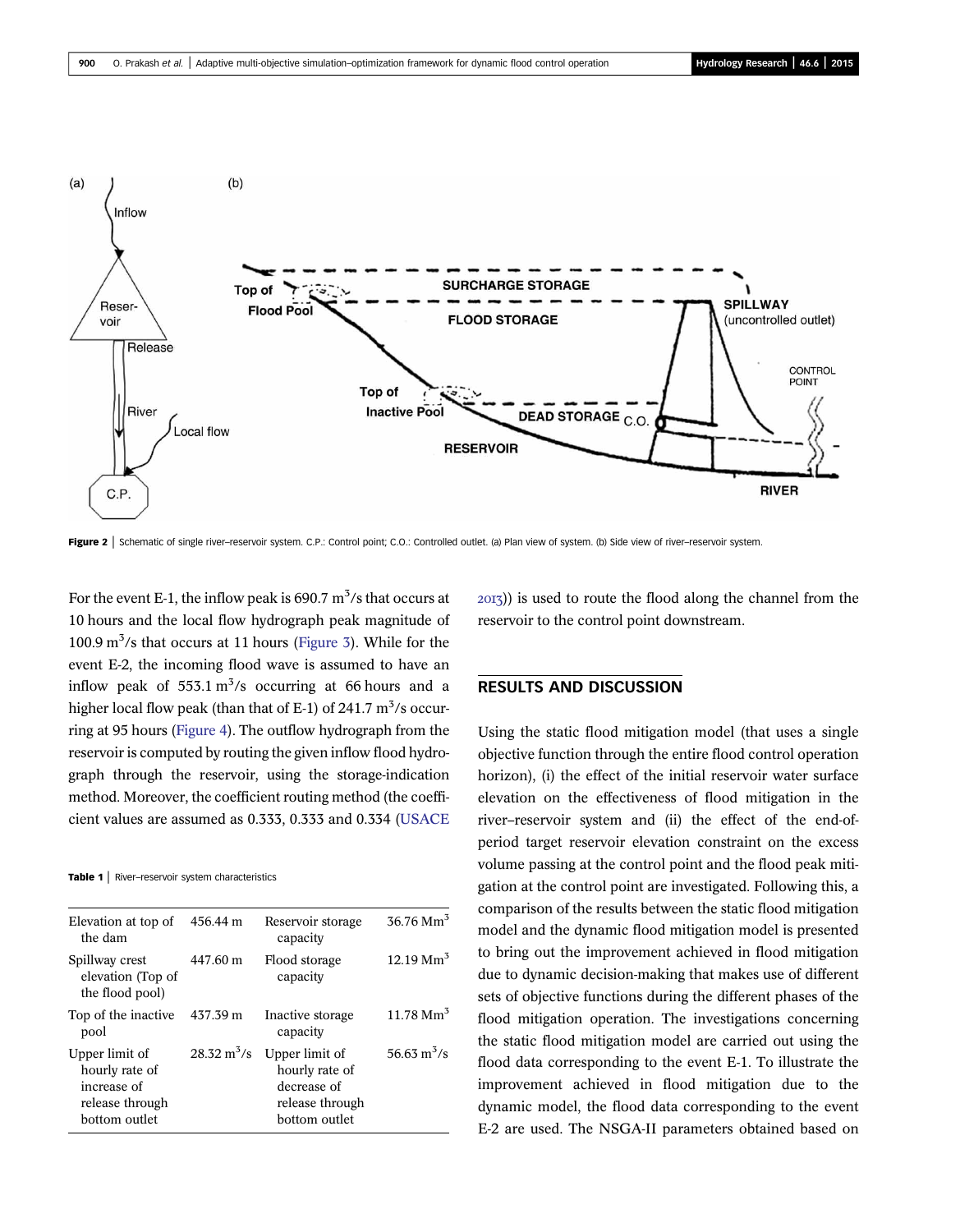

Figure 3 | Inflow time series at the reservoir and the control point for flood event E-1.

a detailed sensitivity analysis for both the flood events E-1 and E-2 are as follows: (i) crossover probability =  $0.8$ ; (ii) mutation probability = 0.012; (iii) population = 200; and (iii) generation  $= 1,000$ .

### Static flood mitigation model

Three static multi-objective models, M1, M2 and M3 (Table 2) are formulated using the objective functions listed in the model formulation section above and these models are run for the flood event E-1 using the S–O framework. For each of the three static multi-objective models, the optimal values taken by the participating objective functions of the respective model are given in italics in Table 3; the values of the other objective functions (those not participating in the respective optimization models) are also presented in Table 3. It may be noted from Table 3 that the M1 model does not offer significant flood peak mitigation either at the reservoir or at the control point, since this model considers only two volume related objectives A and B, and does not consider the flood peak mitigation related objectives C and/or D. On the other hand, the other two multi-objective models M2 and M3 offer significantly higher flood peak mitigation at the reservoir and at the control point. Out of the three static multi-objective models considered (listed in Table 3), the model M2 is seen to perform competitively in respect of peak flood mitigation at the reservoir as well as the control point, while offering considerable band width for the two volume objectives and a reasonable range for the peak mitigation objectives. Hence, the static model M2 is chosen to investigate the effect of initial water surface elevation, and for comparison of the static model with the dynamic decisionmaking model. For each of the considered models, the most compromising non-dominant solution can be selected from the band of non-dominant solutions obtained for that model. Then, out of all the selected compromising solutions from the various models considered, the appropriate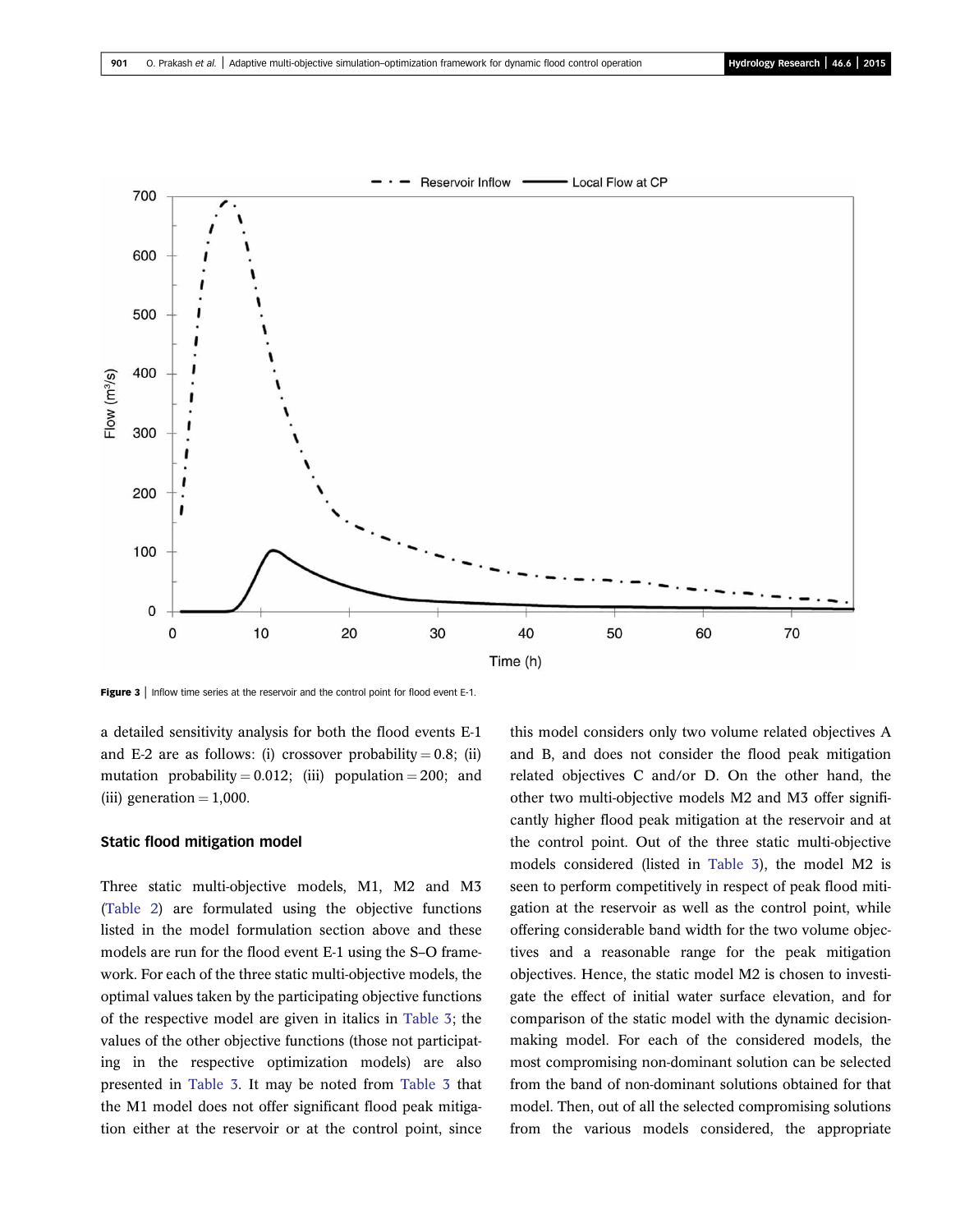

Figure 4 | Inflow time series at the reservoir and the control point for flood event E-2.

compromising solution can be chosen by the decision-maker for possible implementation, after a rigorous evaluation.

# Effect of initial reservoir water surface elevation on flood mitigation

With a view to investigate the effect of initial reservoir water surface elevation on the effectiveness of flood mitigation in

Table 2 | Combinations of the objectives for the four multi-objective models considered

| Models <sup>a</sup> Obj.-I <sup>b</sup> (A) Obj.-II (B) Obj.-III (C) Obj.-IV (D) Number of objectives |  |  |  |  |  |
|-------------------------------------------------------------------------------------------------------|--|--|--|--|--|
|-------------------------------------------------------------------------------------------------------|--|--|--|--|--|

| M <sub>1</sub>  | $\triangleleft$ |  |  |  |
|-----------------|-----------------|--|--|--|
| M <sub>2</sub>  |                 |  |  |  |
| M <sub>3</sub>  |                 |  |  |  |
| M4 <sup>c</sup> |                 |  |  |  |

<sup>a</sup>M1, M2, M3, and M4 indicate some of the possible multi-objective optimization models that are constructed by evoking one or more of the objective functions considered. b<sub>Obj.-I</sub> refers to Objective-I and so on.

<sup>C</sup>Model M4 has the additional constraint on the end-of-horizon target elevation at the reservoir.

the river–reservoir system, six runs were made using the three objective model M2 (see Table 1), by varying initial reservoir water surface elevation from 438.91 to 446.53 m at 1.52 m interval. The initial state of the outflow from the reservoir and that of the flow at the control point downstream were kept identical over all the six runs. The flood event used for this investigation was event E-1. The results obtained by running the M2 model are presented in Table 4. It may be noted from Table 4 that for the lowest reservoir water surface elevation considered (438.91 m), the band of non-dominant solutions obtained provide a high degree of flood mitigation at the reservoir as well as the control point downstream in terms of significant attenuation of the inflow flood peak (35 to 33% of the inflow flood peak at the reservoir and 22 to 21% of the reservoir inflow flood peak at the control point) and considerable increase in lag time. With increase in the initial reservoir water surface elevation to 446.53 m, the degree of flood mitigation effected is seen to drop progressively and reach a minimum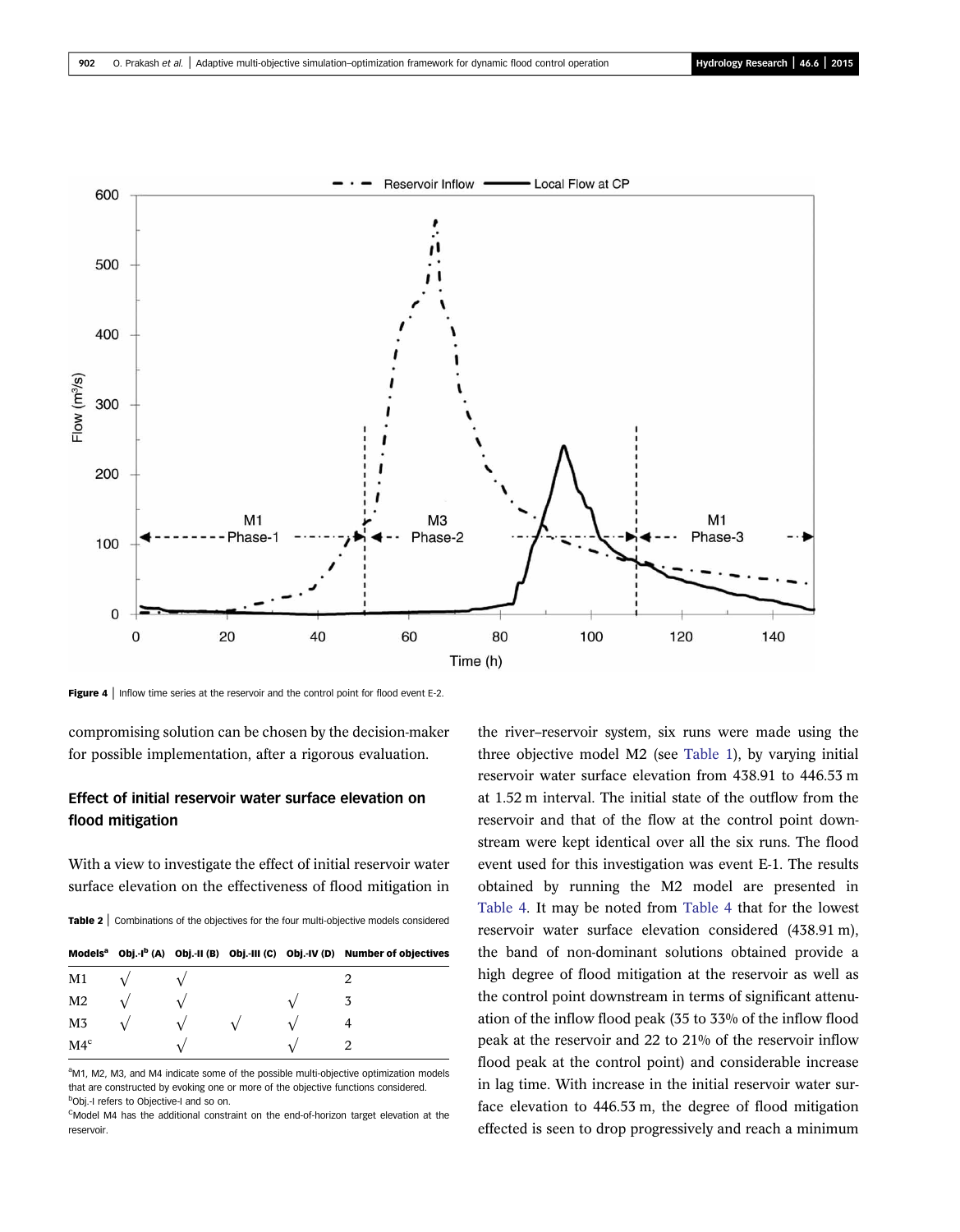#### Table 3 | Role of objective functions in flood mitigation operation of the river–reservoir system-flood event E-1

#### Initial state of the river–reservoir system

| Reservoir storage (Mm <sup>3</sup> )    |                    | <b>Reservoir elevation (m)</b> |                                     | Reservoir release $(m^3/s)$ |                | Control point flow $(m^3/s)$ |           |                  |  |  |
|-----------------------------------------|--------------------|--------------------------------|-------------------------------------|-----------------------------|----------------|------------------------------|-----------|------------------|--|--|
| 16.36                                   |                    | 441.96                         |                                     | 3.45                        |                |                              | 3.57      |                  |  |  |
|                                         |                    |                                | <b>Value of objective functions</b> |                             |                |                              |           |                  |  |  |
| <b>Model (participating objectives)</b> | <b>Band width</b>  | $A$ (Mm <sup>3</sup> )         | $B$ (Mm <sup>3</sup> )              | C $(m^3/s)$                 | $D(m^3/s)$     | E (hours)                    | F (hours) | Elevation (m)    |  |  |
| M1(A; B)                                | Maximum<br>Minimum | 0.22<br>$-4.18^{\rm a}$        | 23.32<br>19.55                      | 137.74<br>113.60            | 51.37<br>33.37 | 4<br>2                       | 5<br>5    | 445.14<br>441.67 |  |  |
| M2(A; B; D)                             | Maximum<br>Minimum | 0.54<br>$-5.60^{\rm a}$        | 23.61<br>19.55                      | 169.99<br>151.72            | 79.94<br>76.59 | 4<br>2                       | 5<br>5    | 446.16<br>441.37 |  |  |
| $M3$ (A; B; C; D)                       | Maximum<br>Minimum | 0.02<br>$-6.61^{\rm a}$        | 23.11<br>19.55                      | 168.99<br>157.61            | 76.83<br>70.57 | 4<br>2                       | 5<br>5    | 446.84<br>441.85 |  |  |

<sup>a</sup>Negative values in column (3) indicate that the cumulative outflow from the reservoir is less than the cumulative inflow into the reservoir, during the flood operation horizon.

(8 to 5% of the inflow flood peak at the reservoir and 5 to  $4\%$ of the reservoir inflow flood peak at the control point); also, the lag time is seen to drop considerably.

## Effect of the end-of-horizon target reservoir elevation constraint

The effects of the end-of-horizon target reservoir water surface elevation constraint on the total excess volume passing through the control point during the flood operation horizon and the flood peak mitigation at the control point are investigated, for flood event E-1, by making four runs using the two-objective model M4 (refer Table 1). The variation in the end-of-period target reservoir elevation considered for the investigation is from 438.91 to 446.53 m at 1.52 m intervals. The initial reservoir water surface elevation is kept at 441.96 m (corresponding initial reservoir storage =  $16.36$  Mm<sup>3</sup>). The initial state of the outflow from the reservoir and that of the flow at the control point downstream are kept identical over all the four runs (Table 5). The

Table 4 | Effect of initial reservoir elevation on the flood peak mitigation-flood event E-1

#### Initial state of the river–reservoir system

|                                   |                                                |                                            |                    | <b>Value of objective functions</b> |                      |                  |                  |               |           |                  |
|-----------------------------------|------------------------------------------------|--------------------------------------------|--------------------|-------------------------------------|----------------------|------------------|------------------|---------------|-----------|------------------|
| <b>Reservoir</b><br>elevation (m) | <b>Reservoir</b><br>storage (Mm <sup>3</sup> ) | <b>Model (participating</b><br>objectives) | <b>Band width</b>  | A(m <sup>3</sup> )                  | $B(m^3)$             | $C(m^3/s)$       | D ( $m^3/s$ )    | E (hours)     | F (hours) | Elevation (m)    |
| 438.91                            | 13.14                                          | M2(A; B; D)                                | Maximum<br>Minimum | 2,380.21<br>810.25                  | 5,600.30<br>4,535.69 | 243.07<br>230.15 | 152.02<br>145.72 | .5<br>4       | 6<br>6    | 445.95<br>441.59 |
| 440.44                            | 14.75                                          | M2(A; B; D)                                | Maximum<br>Minimum | 1,912.44<br>519.21                  | 5,892.07<br>4,983.06 | 209.14<br>194.60 | 110.62<br>105.08 | 4<br>3        | 5<br>5    | 445.91<br>442.10 |
| 441.96                            | 16.36                                          | M2(A; B; D)                                | Maximum<br>Minimum | 148.71<br>$-1,555.57$ <sup>a</sup>  | 6,559.33<br>5,430.64 | 169.99<br>151.72 | 79.94<br>76.59   | 4<br>2        | 5<br>5    | 446.16<br>441.37 |
| 443.48                            | 18.19                                          | M2(A; B; D)                                | Maximum<br>Minimum | 516.34<br>$-861.74$ <sup>a</sup>    | 6,926.57<br>5,940.19 | 123.49<br>115.48 | 62.68<br>57.62   | 2<br>2        | 5<br>4    | 445.68<br>441.85 |
| 445.01                            | 20.18                                          | M2(A; B; D)                                | Maximum<br>Minimum | 1,101.50<br>$-516.44$ <sup>a</sup>  | 7,512.66<br>6,491.38 | 88.72<br>70.59   | 45.59<br>39.19   | 2<br>1        | 5<br>4    | 446.21<br>441.74 |
| 446.53                            | 22.33                                          | M2(A; B; D)                                | Maximum<br>Minimum | 1,859.21<br>313.32                  | 8,254.16<br>7,059.55 | 57.29<br>32.69   | 31.15<br>26.75   | 1<br>$\theta$ | 5<br>4    | 445.61<br>441.19 |

aNegative values in column (5) indicate that the cumulative outflow from the reservoir is less than the cumulative inflow into the reservoir, during the flood operation horizon.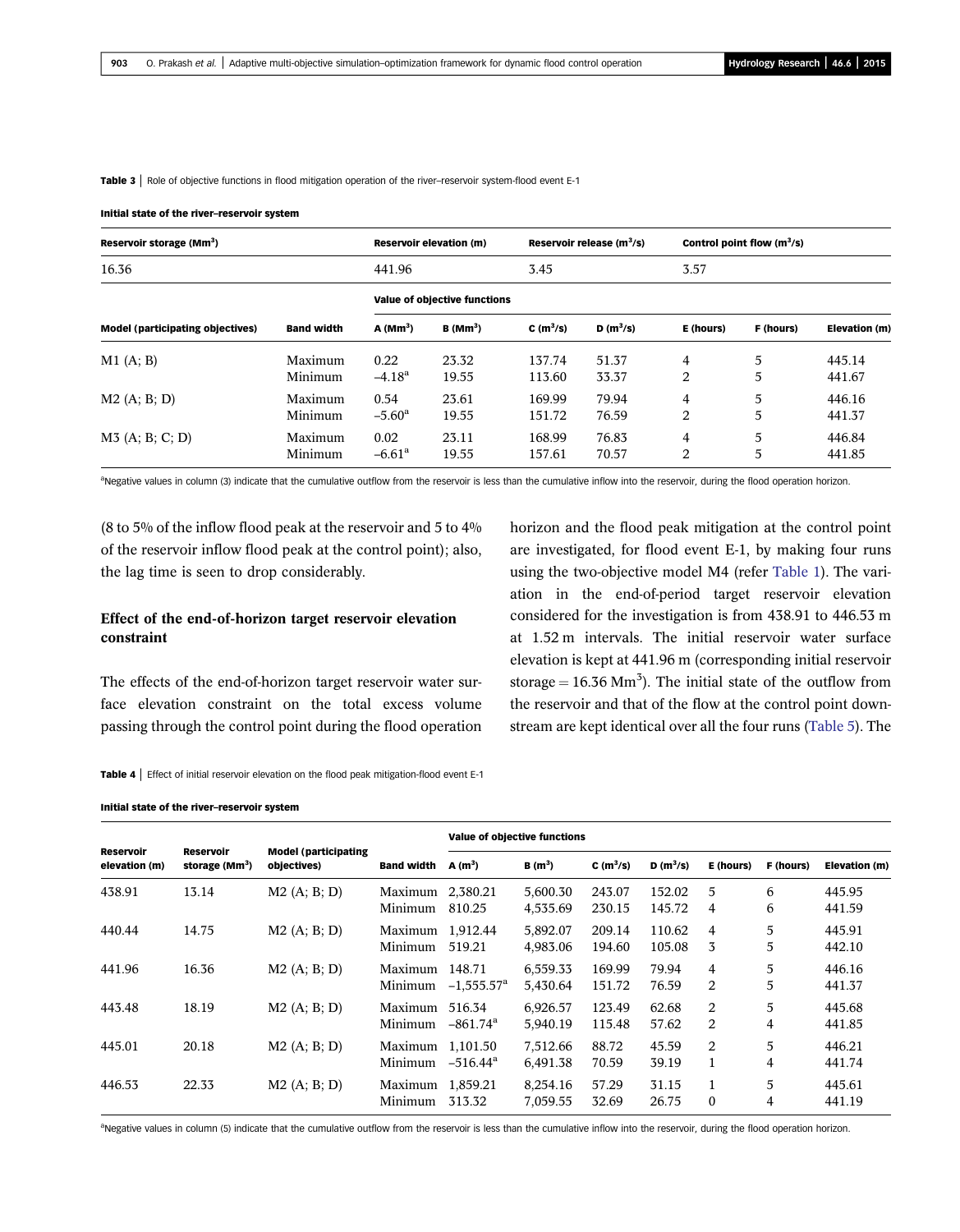|  |  | Table 5 Summary of the multi-objective solutions for different target reservoir |  |  |  |
|--|--|---------------------------------------------------------------------------------|--|--|--|
|  |  | elevations at the end of the operation horizon- flood event E-1                 |  |  |  |

Initial state of the river–reservoir system

| <b>Reservoir</b><br>storage $(Mm3)$    | <b>Reservoir</b><br>elevation (m)    | <b>Reservoir</b><br>release $(m^3/s)$        | <b>Control point flow</b><br>$(m^3/s)$ |                                  |  |  |  |
|----------------------------------------|--------------------------------------|----------------------------------------------|----------------------------------------|----------------------------------|--|--|--|
| 16.36                                  | 441.96                               | 3.45                                         | 3.57                                   |                                  |  |  |  |
|                                        | <b>End-of-horizon</b>                | <b>Value of objective functions</b>          |                                        |                                  |  |  |  |
| Model<br>(participating<br>objectives) | target<br>reservoir<br>elevation (m) | $B(m^3)$                                     | C $(m^3/s)$                            | $D(m^3/s)$                       |  |  |  |
| $M4$ (B; D)                            | 441.96<br>443.48<br>445.01<br>446.53 | 6,382.82<br>5,871.72<br>5,430.21<br>5,430.30 | 139.17<br>143.98<br>147.18<br>148.45   | 79.49<br>84.26<br>85.02<br>85.35 |  |  |  |

results obtained by running the M4 model are presented in Table 5. It may be noted from Table 5 that in order to reach the lowest end-of-period target reservoir water surface elevation considered (441.96 m), a large excess volume of water needs to be passed through the control point and less flood peak mitigation is effected at the control point. With an increase in the end-of-period target reservoir elevation, the excess volume to be passed through the control point reduces, while the flood peak mitigation at the control point increases (Table 5).

# Improvement in flood mitigation due to dynamic decisionmaking

In this analysis, in order to find out the level of improvement in flood mitigation effected by the dynamic model over the static models, the S–O framework (Figure 1) is run for both the static and the dynamic models for the event E-2 (Figure 4). It may be noted that for both the static and the dynamic models, the initial state of the river–reservoir system (in terms of reservoir water surface elevation, reservoir outflow and the flow at the control point downstream is kept identical (Table 6) to facilitate the comparison.

The *dynamic* model is run in different phases considering the prevailing situation and the expected condition in the river–reservoir system during the passage of the flood. In case of flood event E-2, three distinct phases of flood control operation are identified after a careful inspection of the reservoir inflow flood hydrograph and the local flow hydrograph at the control point, which are assumed to be available as a result of perfect forecast. The first phase starts when the flood arrives at the reservoir (time  $= 0$  h) and is assumed to extend until 50 hours (when the rising limb of the inflow flood hydrograph starts ascending with a steep slope). During this phase, it is essential to provide sufficient storage space at the reservoir for moderating the peak flood that is anticipated within some hours, while minimizing the excess flow volume at the control point, located downstream of the reservoir where flood protection is to be achieved. This is best achieved by using the M1 model (Table 1). The results from phase-1 are presented in Table 6, from which it can be seen that the non-dominant solutions form a narrow band. A typical non-dominant solution from this band that has an end-of-period reservoir elevation of 437.89 m (slightly above the bottom of the flood control pool) is selected (Table 6). For this selected solution, the reservoir outflows and elevations and the control point flows are computed using the river–reservoir simulation model in the framework. Following this, the state of the system at the end of the first phase is transferred to the start of the second phase.

Once the inflow hydrograph rises steeply (from 50 hours onwards), the M1 model has been switched to the M3 model since the flood peak at the reservoir as well as the flood peak at the control point downstream are to be mitigated to the maximum extent. These two objectives are given priority until the time the local flow peak at the control point passes (110 hours-end of phase-2 in Figure 4). The results from phase-2 are also presented in Table 6, from which it can be seen that the non-dominant solutions form a narrow band. A typical non-dominant solution from this band that yields a flood peak mitigation of 202.15  $\text{m}^3$ /s at the reservoir and 198.37  $m^3$ /s at the control point and with an end-of-period reservoir elevation of 447.71 m (just above the top of the flood control pool) is selected (Table 6). For this selected solution, the reservoir outflows and elevations and the control point flows are computed using the river–reservoir simulation model in the framework. Following this, the state of the system at the end of the second phase is transferred to the start of the third phase.

After the passage of the local flow peak at the control point, the phase-3 starts at 110 hours and continues until the end of the flood event. At this time, it becomes essential to drain the surplus volume from the reservoir in order to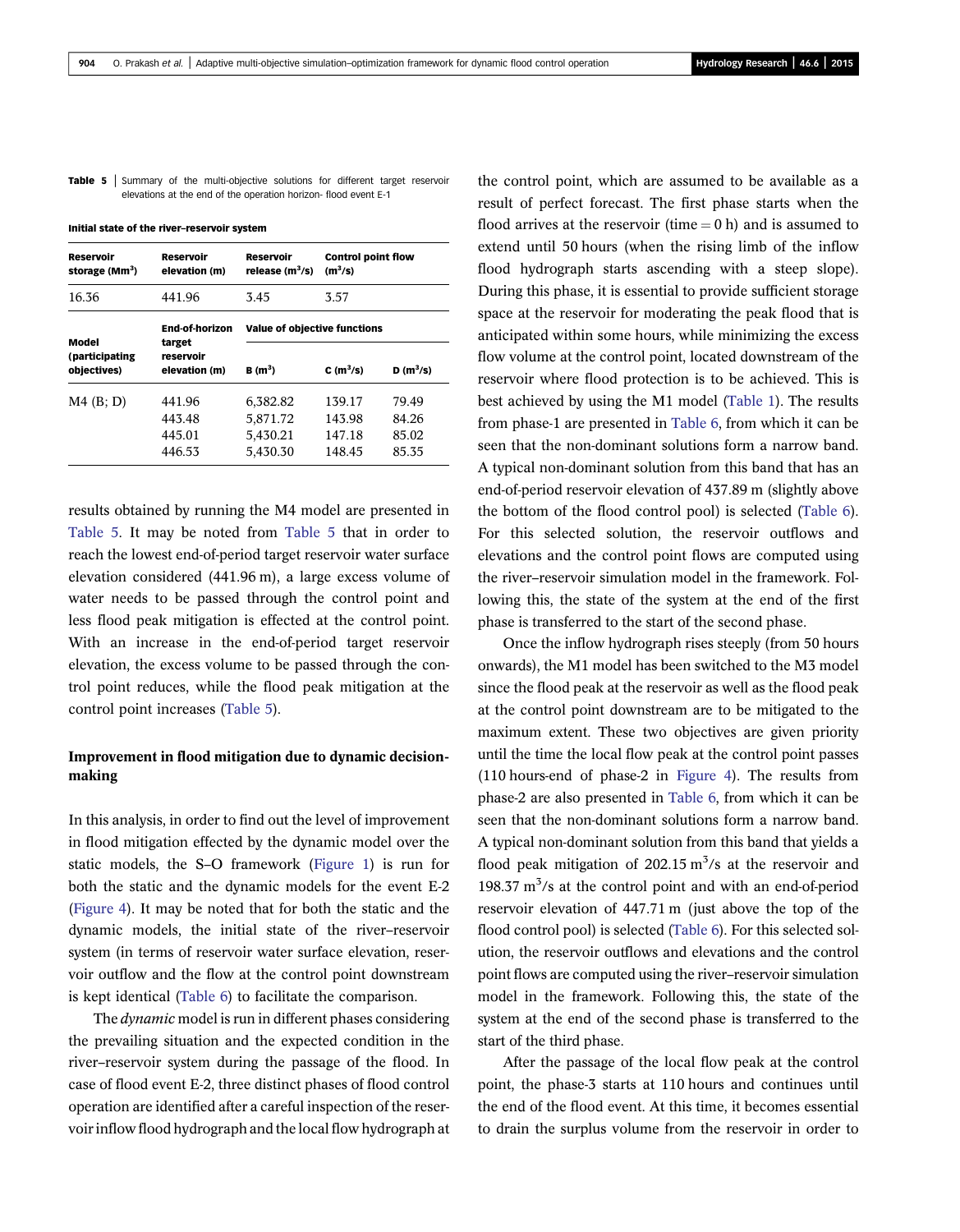Table 6 | Dynamic decision-making operation of the river-reservoir system and comparison of the dynamic model solution with the static model solution – flood event E-2

#### Initial state for first phase

| <b>Reservoir elevation (m)</b> |                                                        | Reservoir release $(m^3/s)$        |             | Control point flow $(m^3/s)$ |           |                            |  |
|--------------------------------|--------------------------------------------------------|------------------------------------|-------------|------------------------------|-----------|----------------------------|--|
|                                | 3.45                                                   |                                    | 12.44       |                              |           |                            |  |
| A (Mm <sup>3</sup> )           | $B(Mm^3)$                                              | $C (m^3/s)$                        | D $(m^3/s)$ | E (hours)                    | F (hours) | Elevation (m)              |  |
| $-4.84$                        | 34.85                                                  | 136.43                             | 143.04      | $\overline{4}$               | 5         | 447.22                     |  |
| $-6.91$                        | 33.09                                                  | 127.38                             | 141.13      |                              | 3         | 445.84                     |  |
| 4.11<br>4.00<br>4.10           | 0.04<br>0.00<br>0.03                                   | $\qquad \qquad$<br>$\qquad \qquad$ | -           |                              |           | 437.98<br>437.89<br>437.89 |  |
|                                | Band width<br>Maximum<br>Minimum<br>Maximum<br>Minimum |                                    |             |                              |           |                            |  |

Initial state for second phase, data taken from M1 at 50 hours of flood simulation time

| Reservoir storage (Mm <sup>3</sup> ) | Reservoir elevation (m)                      |                                                          |                                      | Reservoir release $(m^3/s)$               |                                           | Control point flow $(m^3/s)$ |                |                                             |  |
|--------------------------------------|----------------------------------------------|----------------------------------------------------------|--------------------------------------|-------------------------------------------|-------------------------------------------|------------------------------|----------------|---------------------------------------------|--|
| 12.22                                | 437.89                                       |                                                          | 115.76                               |                                           | 93.56                                     |                              |                |                                             |  |
| Phase-2<br>Model<br>$M3$ (C; D)      | Band width<br>Maximum<br>Minimum<br>Selected | A (Mm <sup>3</sup> )<br>$-11.98$<br>$-12.09$<br>$-12.08$ | $B(Mm^3)$<br>30.90<br>30.81<br>30.82 | $C (m^3/s)$<br>202.16<br>201.96<br>202.16 | D $(m^3/s)$<br>198.39<br>198.28<br>198.28 | E (hours)<br>5               | F (hours)<br>5 | Elevation (m)<br>447.72<br>447.66<br>447.71 |  |

Initial state for third phase, data taken from M1–M3 at 110 hours of flood simulation time

| Reservoir storage (Mm <sup>3</sup> )     |                                     | Reservoir elevation (m)                                |                                                     | Reservoir release $(m^3/s)$                             |                                               | Control point flow $(m^3/s)$  |                                            |                                      |                      |
|------------------------------------------|-------------------------------------|--------------------------------------------------------|-----------------------------------------------------|---------------------------------------------------------|-----------------------------------------------|-------------------------------|--------------------------------------------|--------------------------------------|----------------------|
| 24.34                                    |                                     | 447.71                                                 |                                                     | 106.70                                                  |                                               | 171.68                        |                                            |                                      |                      |
| Phase-3                                  | Model                               |                                                        | A (Mm <sup>3</sup> )                                | $B(Mm^3)$                                               | $C(m^3/s)$                                    | $D(m^3/s)$                    | $E$ (hours)                                | F (hours)                            | Elevation (m)        |
|                                          | M1(A; B)                            | Maximum                                                | 2.52                                                | 3.67                                                    |                                               |                               |                                            |                                      | 447.50               |
|                                          |                                     | Minimum                                                | 0.41                                                | 1.94                                                    | $\overline{\phantom{0}}$                      |                               |                                            |                                      | 446.32               |
|                                          |                                     | Selected                                               | 0.56                                                | 1.94                                                    |                                               |                               |                                            |                                      | 447.43               |
| Selected<br>dynamic<br>model<br>solution | Dynamic<br>model<br>$(M1-M3$<br>M1) | End-of-<br>horizon<br>reservoir<br>storage<br>$(Mm^3)$ | End-of-<br>horizon<br>reservoir<br>elevation<br>(m) | End-of-<br>horizon<br>reservoir<br>release<br>$(m^3/s)$ | Reservoir-<br>peak<br>mitigation<br>$(m^3/s)$ | Reservoir-<br>lag time<br>(h) | End-of-<br>horizon<br>CP flow<br>$(m^3/s)$ | C.P.-peak<br>mitigation<br>$(m^3/s)$ | C.P.-lag time<br>(h) |
|                                          |                                     | 23.92                                                  | 447.43                                              | 95.16                                                   | 202.16                                        | 5                             | 84.83                                      | 198.28                               | 5                    |
| Selected<br>static<br>model<br>solution  | Static<br>model<br>(M2)             | 23.42                                                  | 447.22                                              | 126.20                                                  | 134.81                                        | 1                             | 107.86                                     | 141.33                               | 5                    |

ensure the safety of the dam, while keeping the excess volume passing at the control point during phase-3 under check. In other words, the M1 model (Objectives I and II) is reactivated and the M3 model that deals with flood peak mitigation is disabled. A typical non-dominant solution from this band that has an end-of-period reservoir elevation of 447.43 m is chosen (Table 6). For this selected solution, the reservoir outflows and elevations and the control point flows are computed using the river–reservoir simulation model. The basic details concerning the selected solutions for the static model and the dynamic model are also presented in Table 6.

The comparative results regarding the outflow hydrograph at the reservoir and the flow hydrograph at the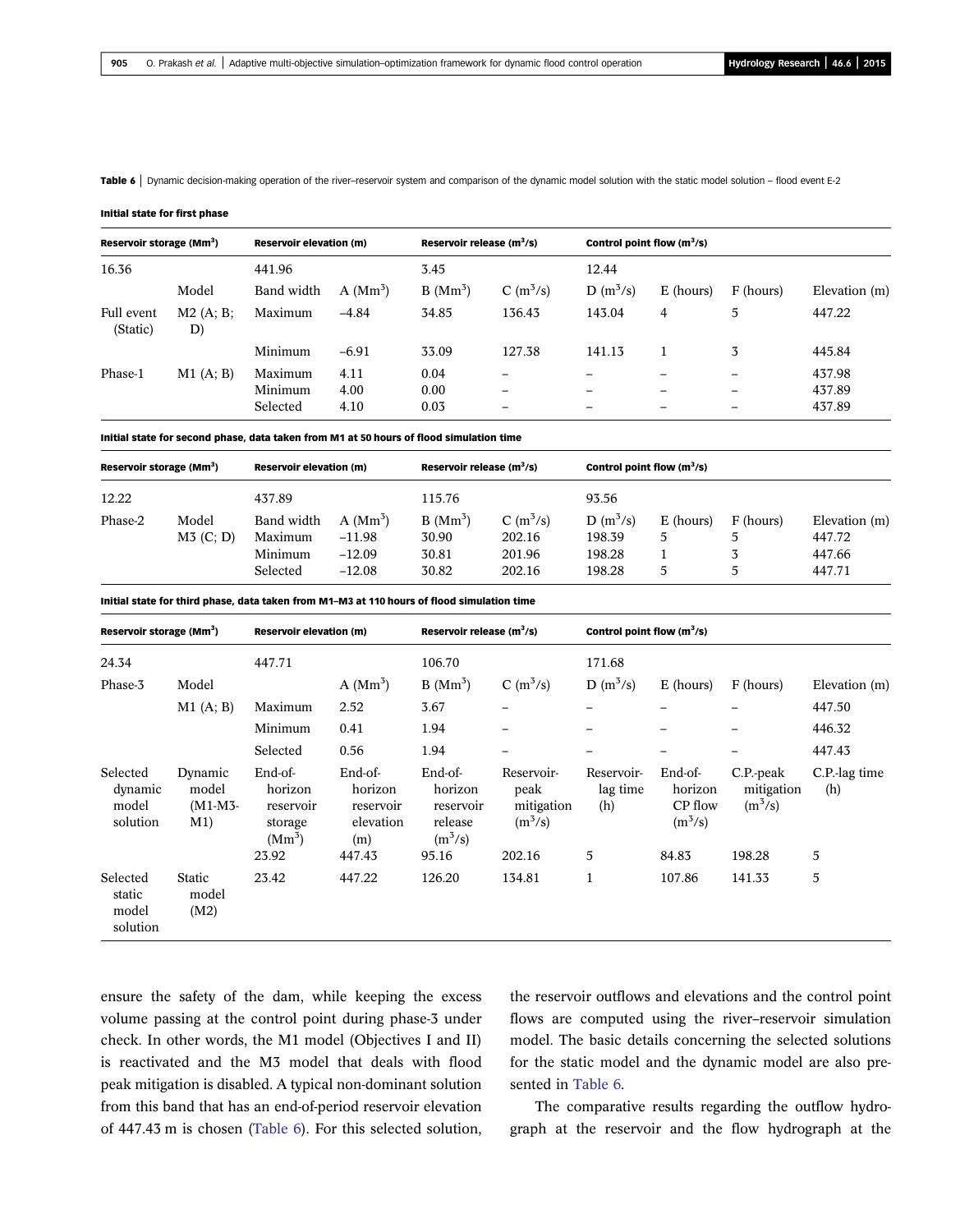control point obtained from the *dynamic (M1-M3-M1)* and the *static (M2)* models are depicted in Figures 5 and 6 respectively, for the flood event E-2. It is to be noted that the *dynamic* model gives 33% more mitigation over the *static* model at the reservoir (Figure 5), while 28% more mitigation is obtained at the control point (Figure 6). In the case of the dynamic model, once the M1 model is turned off and the M3 model is activated at 50 hours (Figures 5 and 6), the flood peak is mitigated effectively, since the objectives work towards that. In order to achieve this, the M3 model proactively discharges significant volume of water from the reservoir between 50 and 64 hours (Figure 5) through the bottom outlets and provides sufficient storage space in the reservoir. This, in turn, results in effective flood peak mitigation at the control point (Figure 6). Moreover, at the end of the second phase (110 hours), the M3 model is switched off, since the control point peak flow has already passed, and the M1 model is activated. As a result, the two volume objectives come into play and the volume of excess flow passing over the control point is reduced. This continues for nearly 10 hours (Figure 6).

In the case of the static model (M2), the two volume objectives and the one objective that specifies the control point flood peak mitigation are active during the entire operation horizon. Thus, the system dynamics effect is not reflected in this operation strategy. Hence, there is less flood peak mitigation at the reservoir as well as the control point, as indicated earlier (Figures 5 and 6). Moreover, even after the flood peaks of the reservoir inflow and the control point flow have passed, the outflows from the reservoir continue to be high for some more hours (Figure 5), as the levels in the reservoir continue to be slightly above the spillway crest during this period, unlike in the case of the dynamic model. In turn, the outflows at the control point are also more during this period (Figure 6).

The computational time for a single run using the simulation–optimization framework for the event E-1 (which has an operating horizon of 77 hours) is approximately 7 minutes. For the event E-2 (which has an operating horizon of 150 hours), the computational time is approximately 14 minutes for the static model and 20 min for the dynamic model, on a Pentium 4 computer with 3.2 GHz processor and 1 GB



Figure 5 | Comparison of the outflow hydrographs at the reservoir between the dynamic model (M1-M3-M1) and the static model (M2) for the flood event E-2.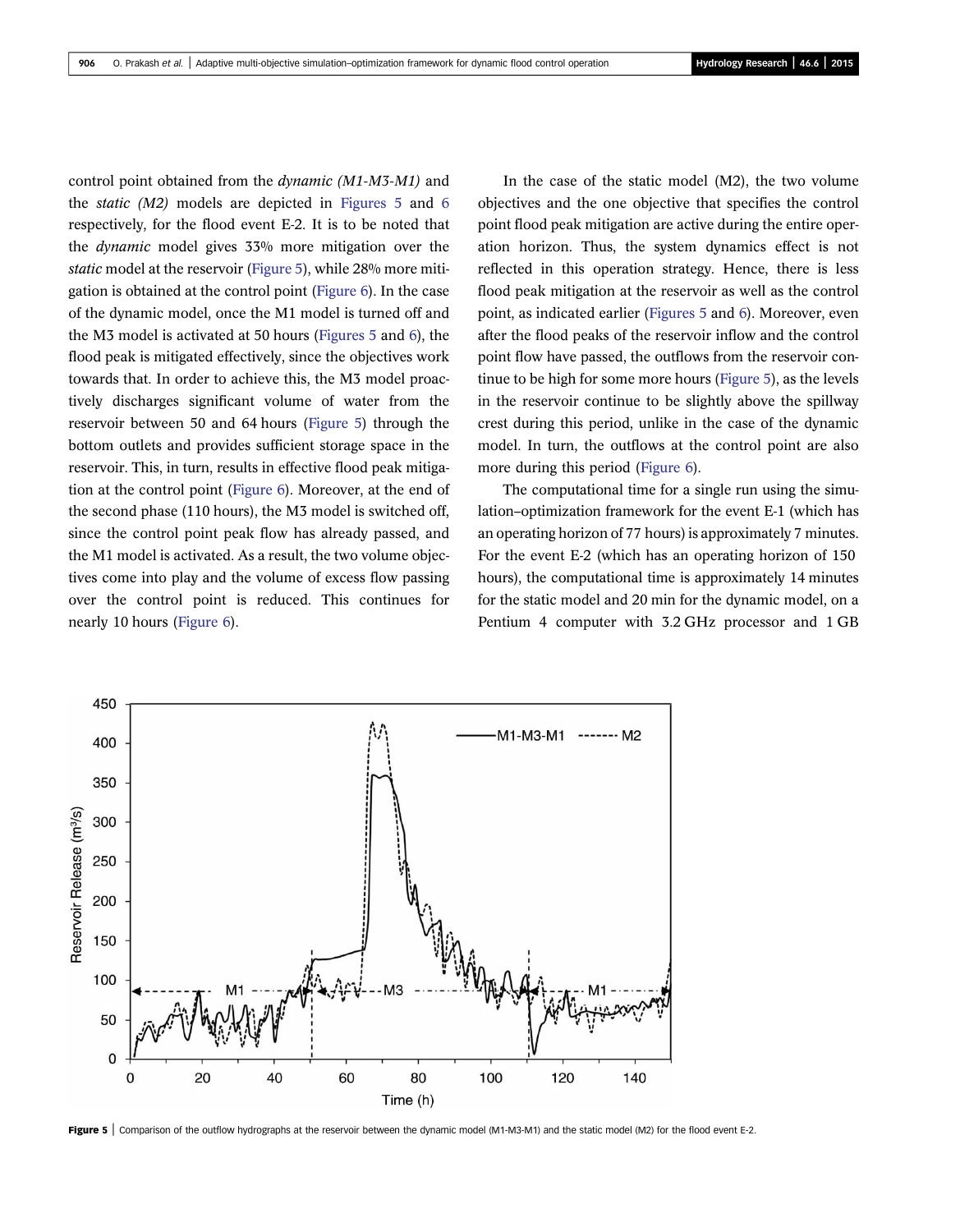

Figure 6 | Comparison of the outflow hydrographs at the control point between the dynamic model (M1-M3-M1) and the static model (M2) for the flood event E-2.

RAM. However, with the availability of computers having higher configuration, this greatly reduces the run time, which is critical for any dam operator during the flood event. Hence, the proposed framework can be used in realtime flood operation and management applications.

# EXTENSION OF THE S–O FRAMEWORK TO MULTIPLE RIVER–RESERVOIR SYSTEMS

The complexity of the river–reservoir system increases with higher numbers of reservoirs and control points and their relative locations, since each one of them may have different physical and operational characteristics, highly variable temporal patterns of flood flows, and damage reaches with distinctly different characteristics. Moreover, local flows may be contributing at various control points along the river system and at various times, which may or may not coincide or overlap in time with the upstream reservoir releases and/or inflows. Also, some of the reservoirs may be of multi-purpose type while some others may be

exclusively for flood control. The reservoir elevation at the end of a flood event is important from the view point of minimizing the risk due to dam overtopping (which is catastrophic), especially when the time gap between successive flood events is less or when sufficient conservation storage is to be provided in certain reservoirs at the end of the flood season. Considerable variation in these boundary conditions may exist across the different reservoirs in a basin. All these complexities make the dynamic operation of multi-reservoir flood management quite challenging. Moreover, during the passage of floods in the multiple river– reservoir system, the physical situation that exists keeps changing dynamically, resulting in changing priorities of the reservoir operators. A brief discussion regarding the extension of the adaptive multi-objective framework proposed for the dynamic flood control operation of river– reservoir systems to multiple reservoirs and control points is presented in the following paragraphs.

The multiple objectives that would be addressed in the extended framework are: (i) maximize the sum of the total volume of water drained from the reservoirs during the operation horizon of the flood; (ii) minimize the sum of the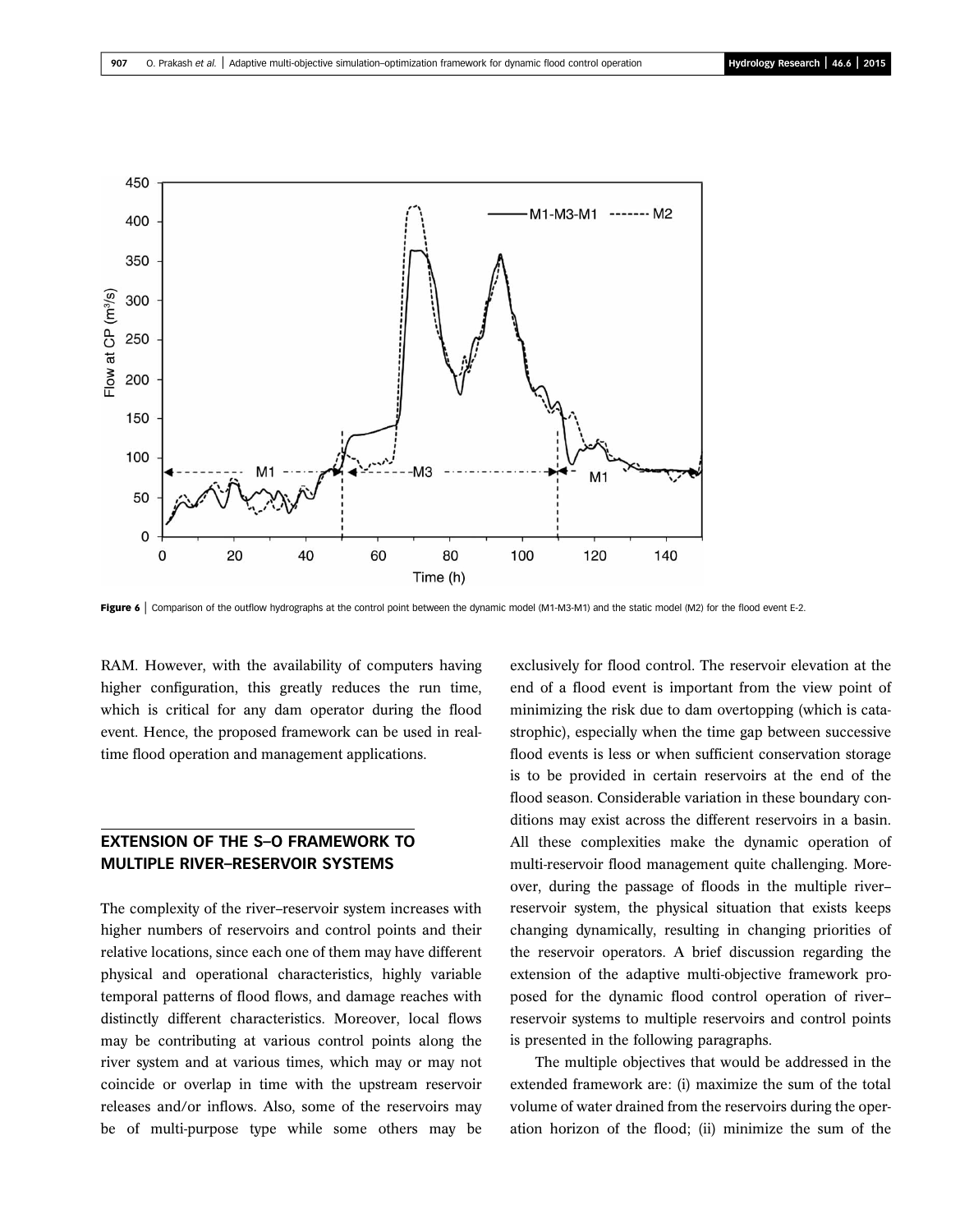cumulative flood volumes (above the channel capacity) passing the control points during the operation horizon of the flood; (iii) maximize the sum of flood peak mitigation at all the reservoirs; (iv) maximize the sum of flood peak mitigation at the control points; and (v) minimize the sum of the deviations of the end-of-operation horizon water surface elevations of the reservoirs from the respective target water surface elevations. The formulation also consists of the physical system constraints concerning lower and upper limits of reservoir storages and release restrictions at the reservoirs, channel carrying capacities, rate of increase/decrease of outflows from the outlets of the reservoirs, channel routing equations for the Coefficient Routing Method, upper and lower limits of target water surface elevation at the reservoirs at the end of the flood simulation period. The mass balance between the inflow and the outflow from each of the reservoirs is described through the storage-continuity equations written in a difference form that is useful in routing the flood flows through each reservoir. Due to lack of space, these equations are not presented here. The storagecontinuity equations and the river routing equations are framed once the information concerning the network configuration of the river–reservoir system is known.

Dynamic reconstruction of the multi-objective flood control optimization model is enabled within the framework at each time stage (phase) by combining different sets of objective functions along with the physical and operational constraints of the multiple river–reservoir system. Each of these optimization models will be executed during different time stages of the flood event. The number of phases of flood operation is to be decided by the river–reservoir system operator based on the forecast information regarding the reservoir inflows and the local flows at the control points, and a good knowledge about the overall system characteristics including the flood damage potential at the control points. The identification of the objective functions to be activated at each reservoir and control point at each phase of the flood control operation will have to be done by a system operator who is knowledgeable and experienced with the multiple river–reservoir system. Especially while dealing with multiple reservoirs and control points, the heuristic knowledge about the operation of the river–reservoir system concerning the operational priorities of the reservoir operators/managers at various stages of the flood events and the accurate contemporary multiperiod ahead flow forecasts at the various gauges/control points in the system are vital for the effective functioning of this adaptive framework. This knowledge would help in deciding the number of time stages and the actual times at which the alternative model combinations are to be run and also in reducing the number of alternative combinations of models to be tried out at each time stage. This would provide a clear focus and also effect considerable saving of time for the operator/decision-maker, which is very crucial in reducing damage to life and property during the floods.

During the different time stages (phases) of the flood control operation, one or more of these model variations can be set up within the model framework and executed in different computers/terminals placed in the control station and competent operational decisions can be taken during each phase by comparing the output results from these models. It is to be mentioned that this demands coordinated operation among the system of reservoirs by knowledgeable and experienced decision-makers/reservoir operators with the river–reservoir system. The availability of accurate flow forecasting system and efficient communication system would make this kind of coordinated dynamic operation of the system of reservoirs in a basin more effective. This kind of a dynamic operational framework proposed can also be used by the reservoir system operators to gain expertise regarding the combinations of objectives as well as models to be activated during the various possible scenarios of flood flows, initial reservoir levels and expected target reservoir elevations at the end of the flood event or flood season.

The authors have successfully applied this extended framework to a multiple river–reservoir system case example with two parallel upstream flood control reservoirs and three downstream control points (Prakash *et al.* 2014). The results of the same are not provided here due to brevity. However, the ideas presented and demonstrated in this research work concerning the adaptive and dynamic flood control operation of river–reservoir systems can be developed further to deal with the real-time flood control operation of complex river–reservoir systems (consisting of serial-parallel combinations of reservoirs and several control points and damage reaches within a river basin).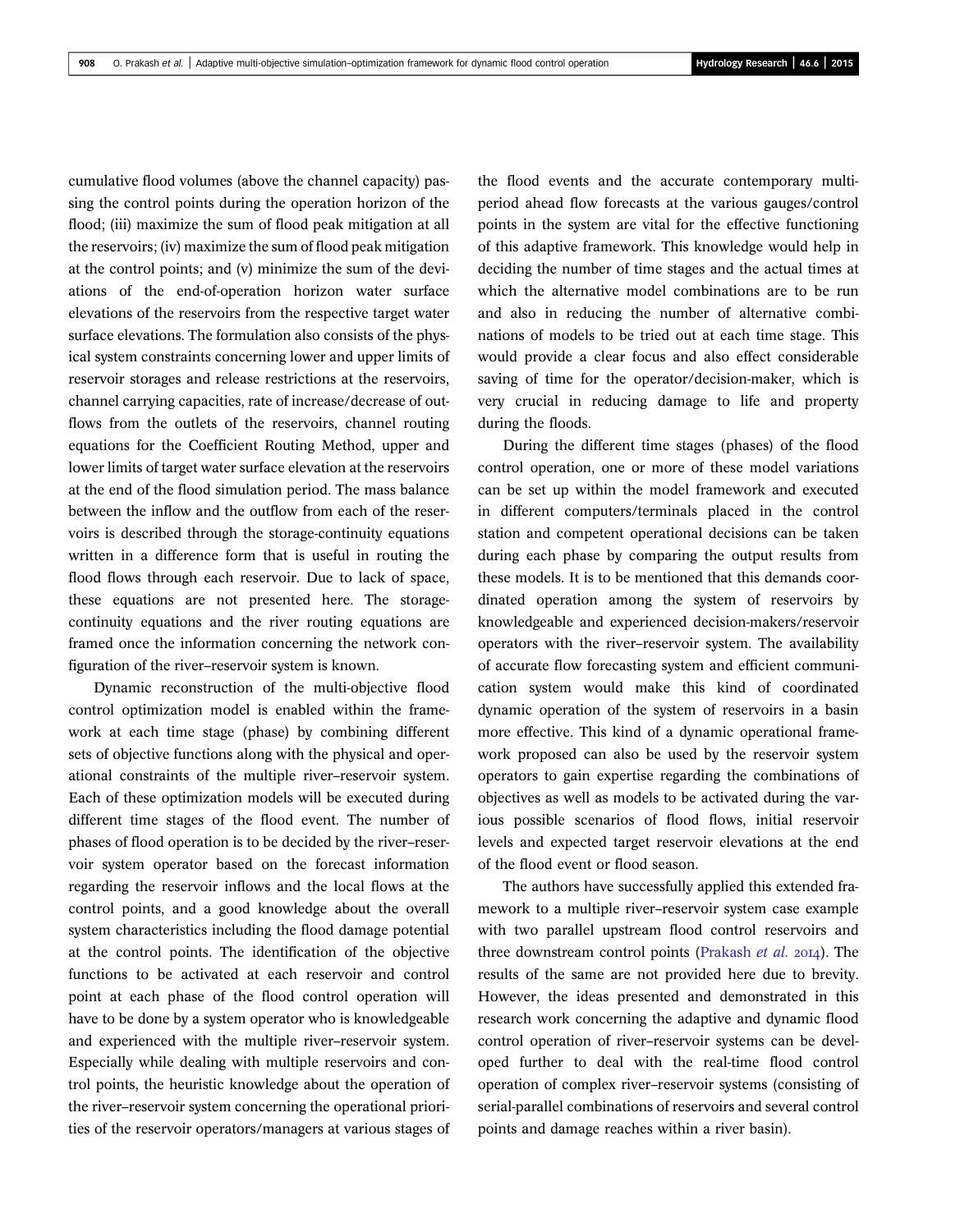### SUMMARY AND CONCLUSIONS

This study proposes an adaptive simulation–optimization framework that facilitates a rational representation of the dynamic nature of the decision-making process during the different phases (time stages) of any flood control operation during a flood event in a single river–reservoir system. This framework enables the use of one or more of the following five objective functions adaptively during the different phases of the operation: (i) maximize the cumulative volume of water drained from the reservoir during the flood operation horizon; (ii) minimize the cumulative excess flow volume (in excess of the specified channel capacity) at the control point during the flood operation horizon; (iii) maximize the flood peak attenuation at the reservoir; (iv) maximize the flood peak attenuation at the control point; and (v) minimize the deviation of the reservoir water surface elevation at the end of the flood operation horizon from the desired target water surface elevation at the reservoir. The identification of the different phases and the selection of the appropriate set of objective functions to be employed at each phase of the flood control operation will have to be done by the system operator/ decision-maker who is supposed to be knowledgeable and experienced with the river–reservoir system. The robustNSGA-II has been employed as the search technique to solve the multi-objective optimization model within the adaptive simulation–optimization framework.

The following investigations are carried out using the adaptive simulation–optimization framework developed: (1) the role of the different objective functions in the flood mitigation operation in the river–reservoir system; (2) the effect of the initial reservoir water surface elevation on the effectiveness of flood mitigation in the river–reservoir system; (3) the effect of the end-of-horizon target reservoir elevation constraint on the excess volume passing at the control point and the flood peak mitigation at the control point; and (4) the level of improvement in flood mitigation due to dynamic decision-making (that makes use of different sets of objective functions) during the different phases of the flood mitigation operation.

The results from the case example show that the developed framework is effective in representing the river–

reservoir system dynamics during flood control operations and also to achieve the target elevation at the reservoir for conservation use or to provide the space for the oncoming flood as the case may be. The dynamic flood control operation model yields a significant level of improvement in flood peak mitigation over the static model both at the reservoir as well as at the control point.

A brief discussion on the extension of the proposed river–reservoir system framework for flood control operation during flood events to multiple river–reservoir systems is presented. While dealing with multiple reservoirs and control points, the heuristic knowledge of the operation of the river–reservoir system concerning the operational priorities of the reservoir operators/managers at various stages of the flood events and the accurate contemporary multiperiod ahead flow forecasts at the various gauges/control points in the system are vital for the effective functioning of this adaptive framework. This knowledge would help in deciding the number of time stages and the actual times at which the alternative model combinations are to be run and also in reducing the number of alternative combinations of models to be tried out at each time stage. This would provide a clear focus and also effect considerable saving of time for the operator/decision-maker, which is very crucial in reducing damage to life and property during the floods.

The proposed S–O framework can be a useful tool in developing either deterministic or probabilistic optimal reservoir release policies for flood mitigation during flood events in river–reservoir systems. Also, it can be useful in training the reservoir operators to develop a good knowledge base regarding the response of the river–reservoir system to the various plausible flood events and the operational scenarios, which in turn will be beneficial in the operation of the real-time flood events. This framework can be easily extended to real-time flood control operation of multiple river–reservoir systems, by introducing a stateof-the-art real-time flood forecasting model, which will be able to yield reliable forecasts for a lead time of 6–8 hours during floods. Also, improvements can be made to the framework by way of replacing the hydrologic routing component employed for channel routing in this study with an appropriate hydraulic routing method such as dynamic flood wave routing.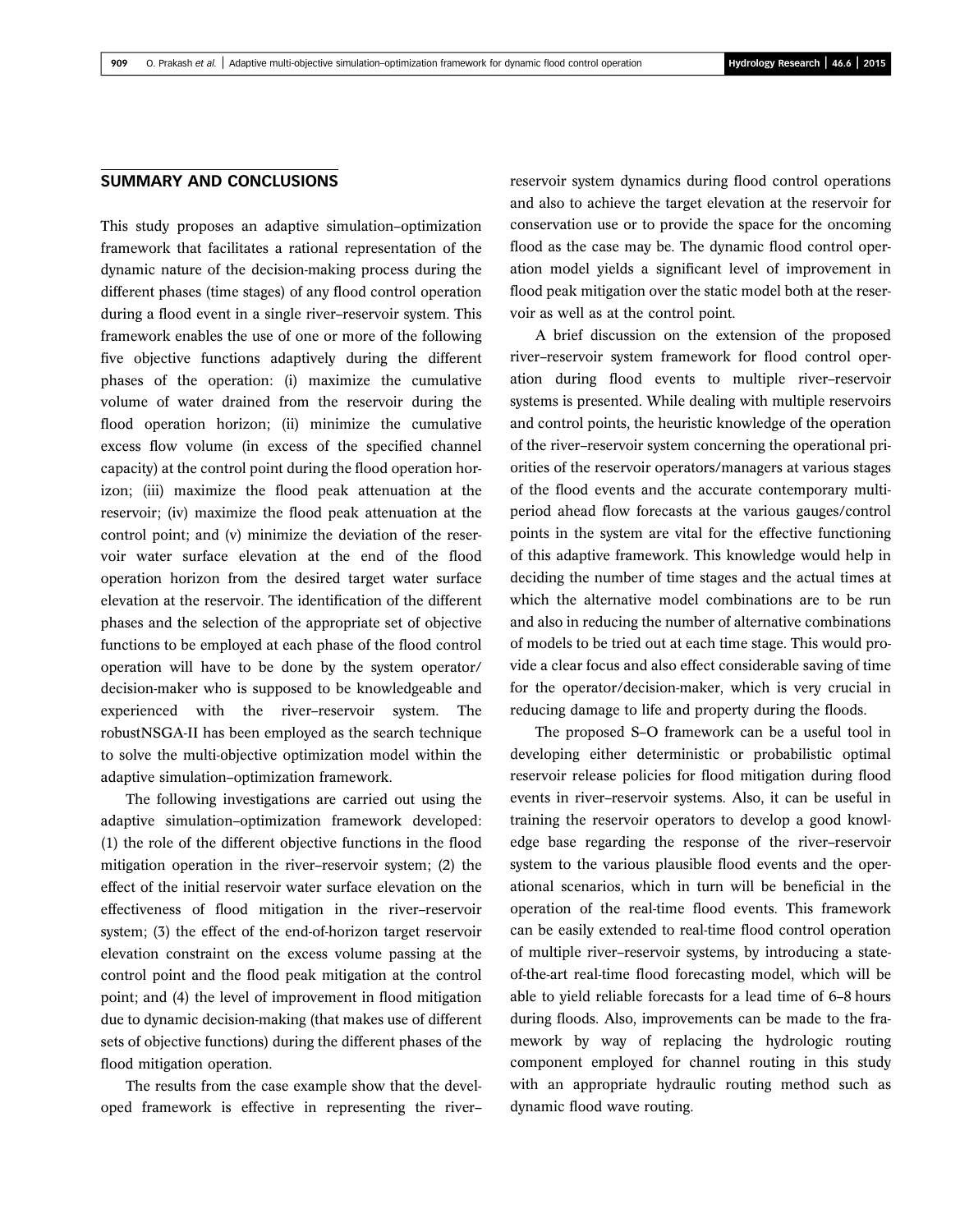### ACKNOWLEDGEMENTS

The authors are grateful to the Indian Institute of Technology Madras, Chennai, India for providing the necessary facilities to carry out this research work. Also, the authors are grateful to the two anonymous reviewers for the valuable comments and suggestions which were instrumental in improving the quality of presentation of the manuscript and projecting this research work in the best manner.

# **REFERENCES**

- Ahmad, S. & Simonovic, S. P. 2000 System dynamics modelling of reservoir operation for flood management. *J. Comput. Civil Eng. ASCE* 14 (3), 190–198.
- Baran, B., Lucken, C. V. & Sotelo, A. 2005 Multi-objective pump scheduling optimization using evolutionary strategies. *Adv. Eng. Softw.* 36 (1), 39–47.
- Biddle, S. H. 1999 River ware applications at TVA. In: *Proc. 1999 ASCE Water Power Conf.*, ASCE, Reston, VA.
- Can, E. K. & Houck, M. H. 1984 Real-time reservoir operation by goal programming. *J. Water Resour. Plann. Manage. ASCE* 110 (3), 297–309.
- Chang, F. J. & Chen, L. 1998 Real-coded genetic algorithm for rulebased flood control reservoir management. *Water Resour. Manage.* 12 (3), 185–198.
- Chang, L. C., Chang, F. J. & Hsu, H. C. 2011 Real-time reservoir operation for flood control using artificial intelligent techniques. *Int. J. Nonlinear Sci. Numer. Simul.* 11 (11), 887–902.
- Chen, Y.-W., Tsai, J.-P., Chang, L.-C., Ho, C.-C. & Chen, Y.-C. The development of a real-time flooding operation model in the Tseng-Wen reservoir. *Hydrol. Res.* 45 (3), 490–503.
- Cheng, C. & Chau, K. W. 2001 Fuzzy iteration methodology for reservoir flood control operation. *J. Am. Water Resour. Assoc. AWRA* 37 (5), 1381–1388.
- Cheng, C. T. & Chau, K. W. 2004 Flood control management system for reservoirs. *Environ. Model. Softw.* 19 (12), 1141–1150.
- Chou, F.-N. F. & Wu, C.-W. 2013 Expected shortage based prerelease strategy for reservoir flood control. *J. Hydrol.* 497, 1–14.
- Colon, R. & McMahon, M. 1987 BRASS Model: application to Savannah River system reservoirs. *J. Water Resour. Plan. Manage.* 113 (2), 177–190.
- Deb, K., Pratap, A., Agarwal, S. & Meyarivan, T. 2002 A fast and elitist multi-objective genetic algorithm: NSGA-II. *IEEE Trans. Evol. Comput.* 6 (2), 182–197.
- Draper, A., Munévar, A., Arora, S., Reyes, E., Parker, N., Chung, F. & Peterson, L. 2004 Calsim: generalized model for reservoir system analysis. *J. Water Resour. Plann. Manage.* 130 (6), 480–489.
- Farmani, R., Savic, D. A. & Walters, G. A. 2005 Evolutionary multi-objective optimization in water distribution network design. *J. Eng. Optimiz.* 37 (2), 167–183.
- Ford, D. T. & Killen, J. R. 1995 PC-based decision-support system for Trinity River, Texas. *J. Water Resour. Plann. Manage.* 121 (5), 375–381.
- Guo, S., Chen, J., Li, Y., Liu, P. & Li, T. 2011 Joint operation of the multi-reservoir system of the Three Gorges and the Qingjiang Cascade Reservoirs. *Energies* 4, 1036–1050.
- Hossain, M. & El-Shafie, A. 2013 Intelligent systems in optimizing reservoir operation policy: a review. *Water Resour. Manage.* 27, 3387–3340.
- Hsu, N. S. & Wei, C. C. 2007 A multipurpose reservoir real-time operation model for flood control during typhoon invasion. *J. Hydrol.* 336 (3), 282–293.
- Jain, S. K., Yoganarasimhan, G. N. & Seth, S. M. 1992 A risk-based approach for flood control operation of a multipurpose reservoir. *Water Resour. Bull. AWRA* 28 (6), 1037–1043.
- Jain, S. K., Goel, M. K. & Agarwal, P. K. 1998 Reservoir operation studies of Sabarmati System, India. *J. Water Resour. Plann. Manage.* 124 (1), 31–38.
- Jayaram, N. & Srinivasan, K. 2008 Performance based optimal design and rehabilitation of water distribution networks using life-cycle costing. *Water Resour. Res.* 44, W01417.
- Jia, B., Zhong, P., Wan, X., Xu, B. & Chen, J. 2015 Decompositioncoordination model of reservoir group and flood storage basin for real-time flood control operation. *Hydrol. Res.* 46 (1), 11–25.
- Kim, T., Heo, J.-H. & Jeong, C.-S. 2005 Multi-reservoir system optimization in the Han River basin using multi-objective genetic algorithms. *Hydrol. Proc.* 20 (9), 2057–2075.
- Kim, T., Heo, J.-H., Bae, D.-H. & Kim, J.-H. 2008 Single reservoir operating rules for a year using multiobjective genetic algorithms. *J. Hydroinform.* 10 (2), 163–179.
- Kumar, A. R. S., Goyal, M. K., Ojha, C. S. P., Siggh, R. D., Swamee, P. K. & Nema, R. K. 2013 Application of ANN, fuzzy logic and decision tree algorithms for the development of reservoir operating rules. *Water Resour. Manage.* 27, 911–925.
- Labadie, J. W. 2004 Optimal operation of multi-reservoir systems: state-of-the-art review. *J. Water Resour. Plann. Manage. ASCE* 130 (2), 93–111.
- Li, X., Guo, S., Liu, P. & Chen, G. 2010 Dynamic control of flood limited water level for reservoir operation by considering inflow uncertainty. *J. Hydrol.* 391 (1), 124–132.
- Li, Y., Guo, S., Guo, J., Wang, Y., Li, T. & Chen, J. 2013 Deriving the optimal refill rule for multi-purpose reservoir considering flood control risk. *J. Hydro-environ. Res.* 8 (3), 248–259.
- Liu, P., Guo, S., Xiong, L., Li, W. & Zhang, H. 2006 Deriving reservoir refill operating rules by using the proposed DPNS model. *Water Resour. Manage.* 20, 337–357.
- Matsumura, T., Kamiya, H. & Yoshida, N. 2012 Effective flood control through integrated and collaborative dam operation